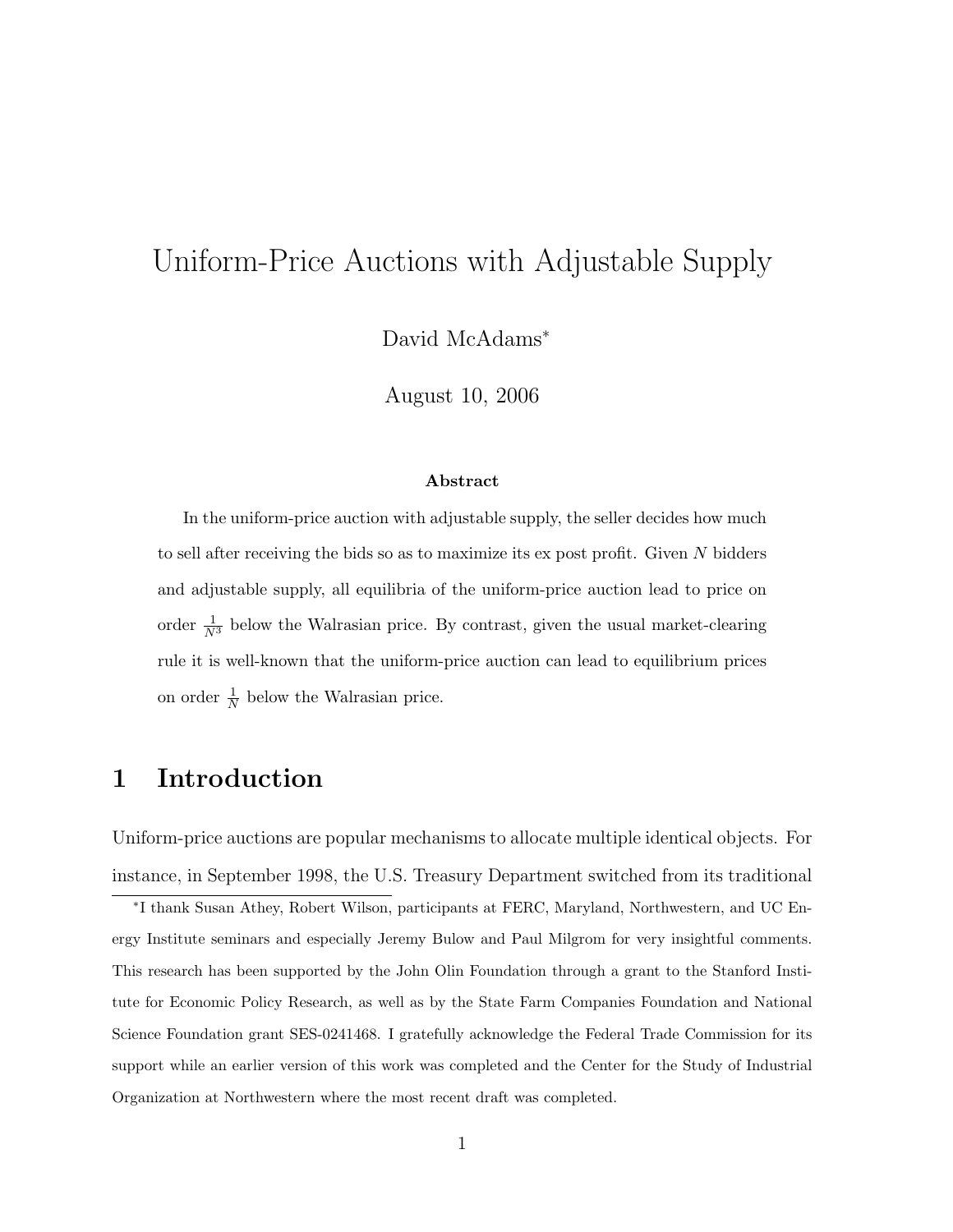discriminatory auction to a uniform-price format to issue new securities. Uniform-price auctions are also used for online initial public offerings ("OpenIPOs", including that of Google in August 2004), electricity markets, and markets for emission permits. In such auctions, a bid is a demand schedule, the winners are those who make the highest bids, and all winners pay the same price. In this sense, uniform-price auctions appear analogous to Walrasian markets. One difference, of course, is that bidders are strategic when submitting their demand schedules. In fact, uniform-price auctions often have multiple equilibria with prices as low as the Cournot price (what the literature refers to as "underpricing"). The possibility of underpricing was first observed in Wilson (1979), demonstrated in experimental settings by Goswami, Noe, and Rebello (1996), and shown to be robust to different model specifications by Ausubel and Cramton (1998), Back and Zender (1993), Biais and Faugeron-Crouzet (2002), Engelbrecht and Kahn (1998), Noussair (1994), and Wang and Zender (2002), among others. Despite the warnings of the underpricing literature, uniform-price auctions appear firmly rooted in practice. Thus it becomes important to understand whether it is the uniform-price feature itself that creates opportunities for underpricing and to identify ways to modify the rules of the uniform-price auction so as to eliminate / minimize the extent of underpricing.

This paper adds to the varied literature that analyzes the performance of variations on the standard uniform-price auction. Some recent contributions in this literature include Back and Zender (2001), Kremer and Nyborg (2004a, 2004b), LiCalzi and Pavan (2005), and McAdams (2002). (See Section [5](#page-26-0) for a more detailed discussion of these papers.) The new idea here is to allow the seller in the uniform-price auction to be strategic in the sense of being able to decide how much to sell after receiving the bids.<sup>[1](#page-1-0)</sup> Under such

<span id="page-1-0"></span><sup>&</sup>lt;sup>1</sup>The first paper to introduce the idea of adjustable supply was Lengwiler (1999), but his analysis was restricted to the case in which bids are restricted to two prices. To the best of my knowledge, the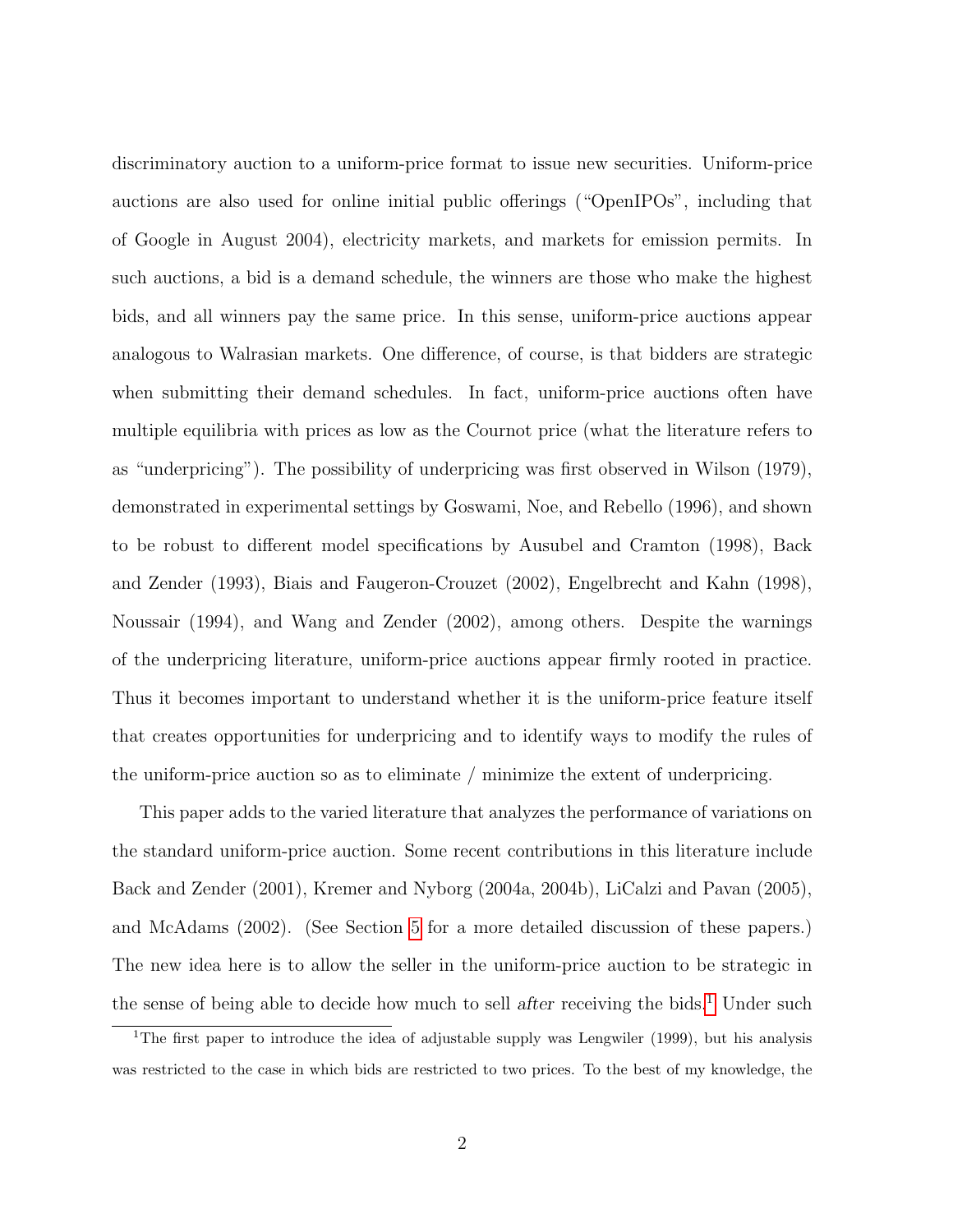a "adjustable supply rule", the seller in effect commits to maximize its ex post profit given the bids, i.e. to act like a monopolist with respect to announced bidder demand. Of course, in equilibrium bidders will anticipate this adjustable supply and change their bidding behavior accordingly. Perhaps surprisingly, in equilibrium bidders bid so as to counterbalance the seller's monopoly power and the outcome is quite competitive.

Indeed, in a benchmark complete information model having flat demand, all Nash equilibria given adjustable supply implement an efficient outcome at the Walrasian price  $p^{W}$ . In a richer model having downward sloping demand, there is a unique Nash equilibrium price on order  $\frac{1}{N^3}$  less than  $p^W$ . By contrast, in the standard uniform-price auction, it is well-known that equilibrium prices never exceed  $p^{W}$  and can be as low as the Cournot price, on order  $\frac{1}{N}$  less than  $p^W$ .

Is adjustable supply a practical option for some sellers? Yes, indeed some real-world sellers have already adopted variations on adjustable supply. Treasury auctions in Mexico (Umlauf (1993)) and Norway (Bjonnes (2001) and Keloharju, Nyborg, and Rydqvist (2004)) allow the Treasury to reduce the quantity of issued bonds at its discretion after the bids have been received. Since 2002 electricity procurement auctions for basic generation services in New Jersey also have allowed for "decreasable supply". As Salant and Loxley (2002) describe it, "to provide bidders [with] stronger incentives to bid aggressively, the auction rules contained provisions for reducing auction volume if relatively few bidders participated". IPOs in the United States incorporate "increasable supply": the earliest version of this paper ("Adjustable Supply and 'Collusive-Seeming Equilibria' in the Uniform-Price Auction", August 1999) was the first to analyze adjustable supply in a broader setting allowing for any price. Two more recent contributions are Bourjade (2004) and Damianov (2004). Bourjade (2004) allows the seller to reduce all bidders' quantities by a percentage of its choosing after receiving the bids. Damianov (2004) considers uniform-price auctions with adjustable supply in which bidders are restricted to bids corresponding to a single price-quantity pair.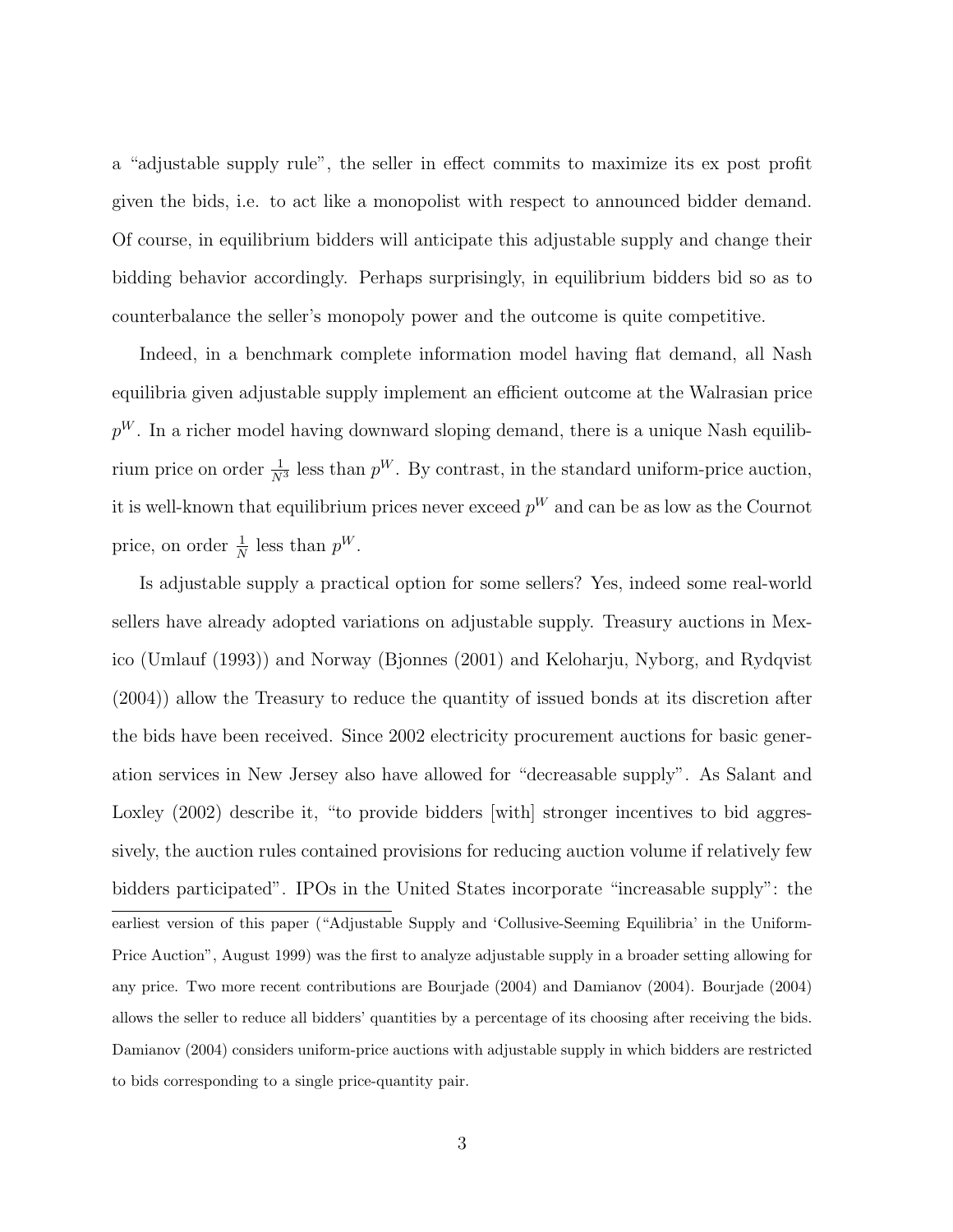Greenshoe Option allows issuing firms to increase the amount of shares being offered by up to 15% after receiving bids.

There are several sorts of reasons, however, why adjustable supply may not be a practical option for some sellers. Some sellers may not have the flexibility to adjust supply after receiving the bids. For example, in a spot procurement auction for electricity, the total quantity supplied must match the total quantity being demanded at that instant. Even if there is some flexibility in the quantity demanded, adjustable demand still might not be politically feasible in such applications. Yet another reason is that the seller may not expect bidders to play equilibrium strategies were she to adopt adjustable supply. For example, bidders enjoying low prices in underpricing equilibria of the standard uniformprice auction might threaten not to participate if the seller were to switch to adjustable supply.<sup>[2](#page-3-0)</sup> Or some bidders may find the idea of adjustable supply confusing and bid very tentatively.

The rest of the paper is organized as follows. Section [2](#page-4-0) describes the model. Sections [3](#page-8-0) and [4](#page-13-0) provide the analysis when bidders have flat demand and downward-sloping demand, respectively. Section [5](#page-26-0) discusses how the present paper compares and contrasts with the related literature on modifying the uniform-price auction and provides some concluding remarks.

<span id="page-3-0"></span><sup>&</sup>lt;sup>2</sup>A popular explanation for the failure of Google's IPO is very similar. Google's founders stated that their goal was to set a "fair" price as would be predicted in equilibrium. Yet some institutional investors expressed an unwillingness to take part in Google's "social experiment" and, in the end, Google's price still popped from its offering price of \$85 to \$100 at the opening bell. As a result, "For major investment banks that reap rich benefits from traditional underwriting practices, the lesson of Google's struggle may be that their franchise is safe" and as one analyst put it, "If I were a CEO going public, I would want to use the traditional approach." (Petruno and Pham (2004)).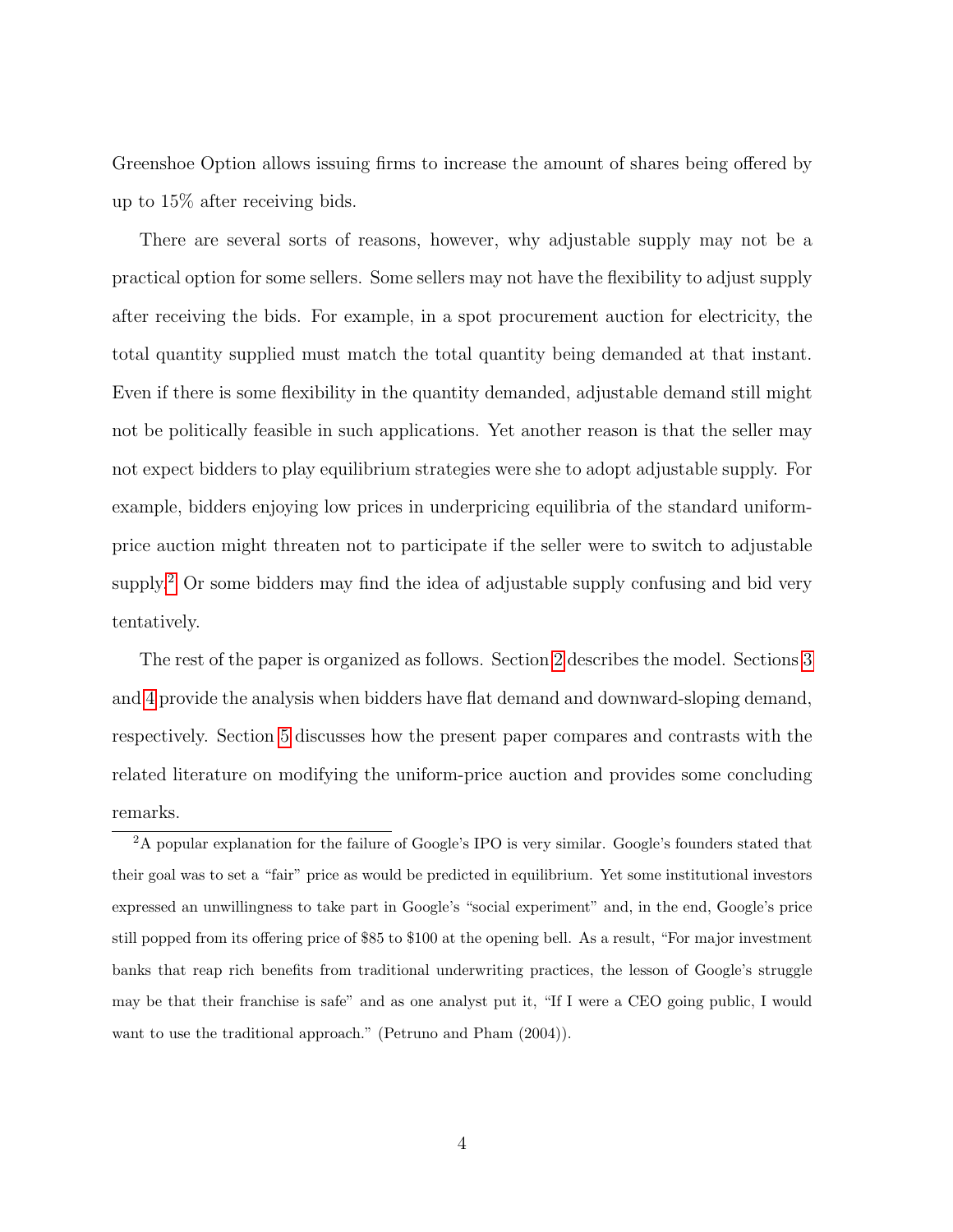## <span id="page-4-0"></span>2 Model

I adopt the standard model of the literature on underpricing equilibria in uniform-price auctions, with details patterned after LiCalzi and Pavan (2005). A single (female) seller auctions a homogenous and perfectly divisible good to n (male) bidders using a uniformprice format. The seller need not commit to sell a fixed quantity as in Wilson () and Back and Zender () nor indeed to a supply curve as in LiCalzi and Pavan (). Rather, the seller may commit to any supply rule that maps observed bids into a total quantity to be sold.

Uniform-price auction with a supply rule. Each bidder i simultaneously submits a nonincreasing and left-continuous demand schedule (or "bid")  $d_i(\cdot)$  specifying his total demand  $d_i(p)$  at each price  $p \geq 0$ . Aggregate demand schedule  $D(p) = \sum_{i=1}^n d_i(p)$ . The seller's supply rule  $S(\cdot)$  specifies the total quantity  $S(d_1(\cdot),...,d_n(\cdot))$  to be sold as a function of the bids. For notational simplicity, I shall focus on a subclass of supply rules in which the seller only cares about aggregate demand:  $S(d_1(\cdot), ..., d_n(\cdot)) =$  $S\left(\tilde{d}_1(\cdot),...,\tilde{d}_n(\cdot)\right) \equiv S\left(D(\cdot)\right)$  whenever  $\sum_{i=1}^n d_i(p) = \sum_{i=1}^n \tilde{d}_i(p) = D(p)$  for all  $p \ge 0$ .

The novel feature of this setup is that the total quantity sold is determined *after* the bids. Once total quantity  $S(D(\cdot))$  is chosen, however, the allocation among the buyers and the price paid is determined in the standard fashion. Define the stop-out price

$$
P = \sup\{p \ge 0 | D(p) \ge S(D(\cdot))\}
$$

when the set  $\{p \ge 0 | D(p) \ge S(D(\cdot))\}$  is non-empty; otherwise let  $P = 0$ .  $E(P) \equiv$  $D(P) - S(D(\cdot)) \ge 0$  is the excess demand. When  $E(P) = 0$ , each bidder is allocated quantity  $\hat{d}_i(P) = d_i(P)$ . Otherwise excess demand is rationed pro rata at the margin.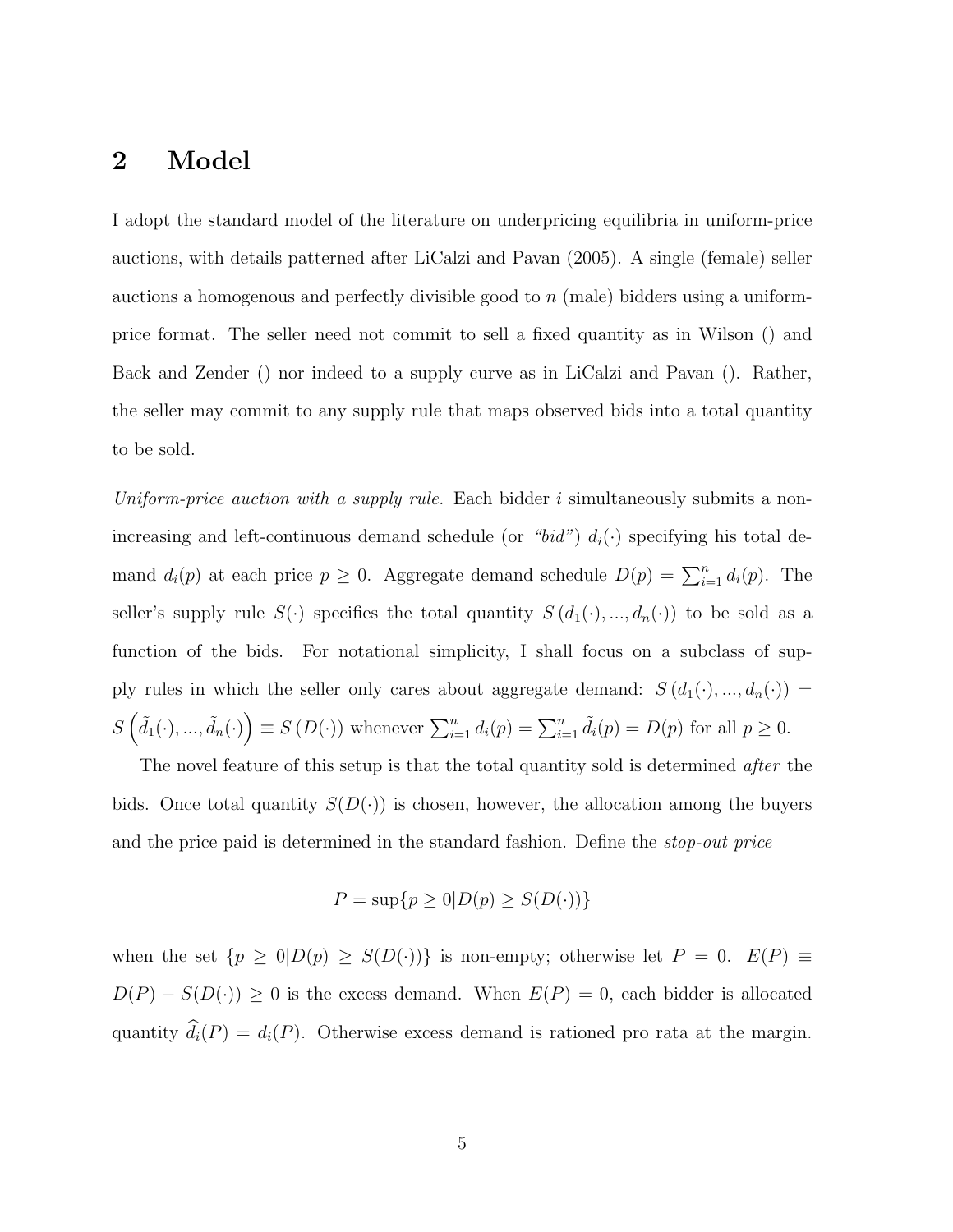Let  $\Delta d_i(P) \equiv d_i(P) - \lim_{p \downarrow P} d_i(p)$  and  $\Delta D(P) \equiv \sum_{i=1}^n \Delta d_i(P)$ . Then bidder *i* receives  $d_i(P) = d_i(P) \triangle d_i(P)$  $\triangle D(P)$  $E(P)$ 

Buyers' values

The model is patterned after LiCalzi and Pavan (2005)

A state of the world  $\theta = (a, b)$  is observed by the (male) bidders but not by the (female) seller. The seller only knows the distribution of  $\theta$ . In state  $\theta$ , each bidder has marginal value schedule  $MV(q_i) = a - bq_i$  where  $a > 0$  and  $b \ge 0$ . The cases when  $b = 0$ and  $b > 0$  are called, respectively, "flat demand" and "downward-sloping demand". The seller has zero fixed costs and marginal cost schedule  $MC(Q) = c + dQ$  which is common knowledge among all players. The seller's total cost is thus  $C(Q) = cQ + dQ^2/2$  and "true supply curve" is  $S^{true}(p) = \frac{p-c}{d}$ .

Bids and strategies: A bid in is an inverse demand schedule  $ID_i(\cdot)$  that specifies a maximal price  $ID_i(q_i)$  that bidder i is willing to pay for a  $q_i$ -th unit. Any such inverse demand is equivalent to a demand schedule  $D_i(p) \equiv \max\{q_i : ID_i(q_i) \geq p\}$ . For any set of bidders  $I \subset \{1, ..., N\}$ , define their aggregate demand  $D_I(p) = \sum_{i \in I} D_i(p)$  and inverse aggregate demand  $ID_I(Q) \equiv \max\{p : D_I(p) \geq Q\}$ . A strategy  $ID_i(\cdot, \cdot)$  specifies a bid  $ID_i(\cdot; \theta)$  for each state of the world.

Supply rule: A supply rule is a mapping from the observed bids into a total quantity to be supplied. I will consider two sorts of supply rules.

Supply curve  $S(\cdot)$  rule: When the seller has committed to a supply curve  $S(\cdot)$ , total quantity is determined by where inverse aggregate demand crosses supply:

$$
Q_{S(\cdot)}(\mathbf{ID}(\cdot)) \equiv \max\left\{Q: ID_{1,\dots,N}\left(S(Q)\right) \ge Q\right\}
$$

In the analysis of Section [3](#page-8-0) and Section [4](#page-13-0) I will restrict attention to the case in which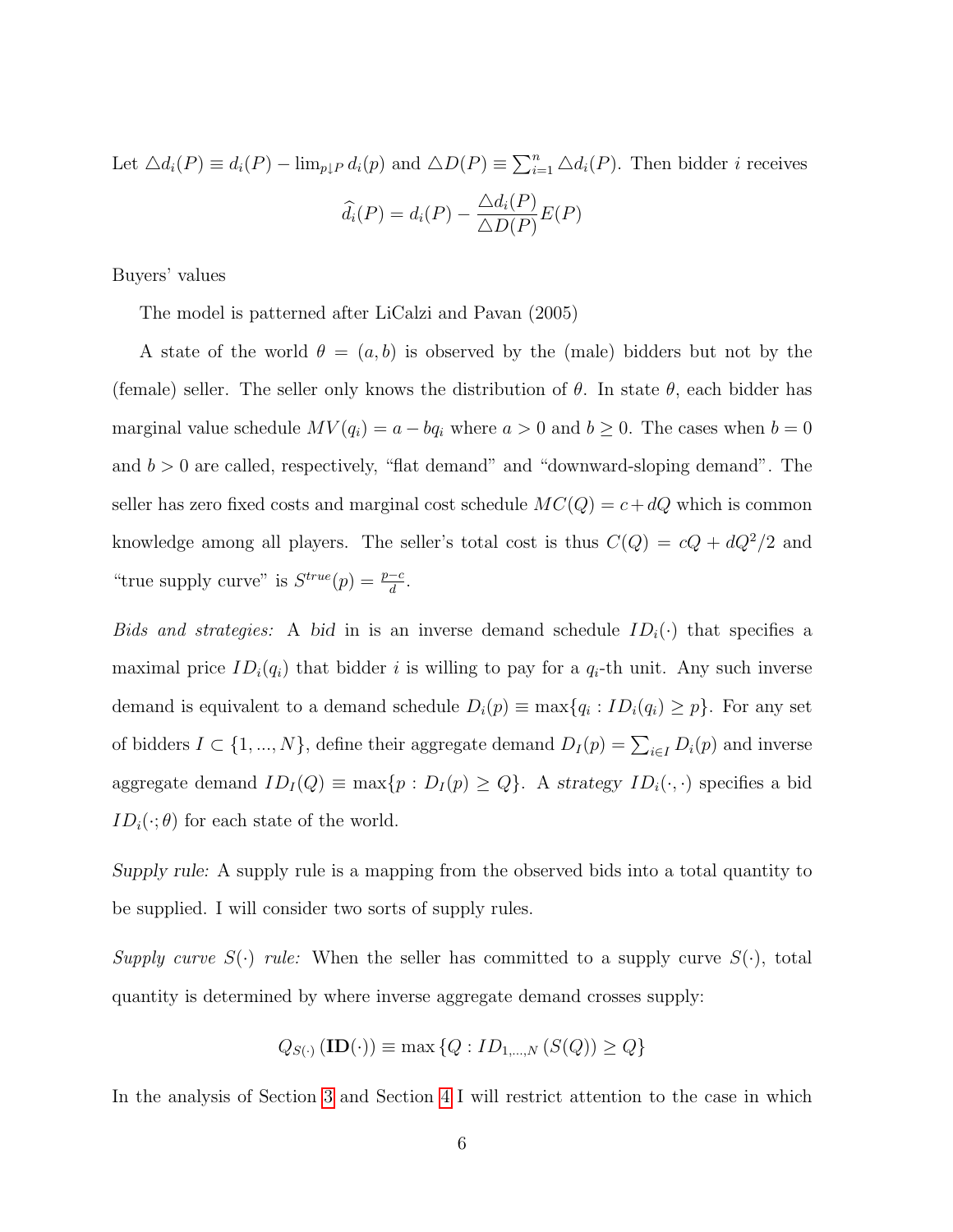the seller commits to its true supply,  $S^{true}(\cdot) = S(\cdot)$ . This restriction will be relaxed in Section [3.3,](#page-12-0) however, when I compare my results with those of LiCalzi and Pavan (2005) who allow the seller to strategically commit to supply curves other than true supply.

Responsive supply rule: When the seller has committed to adjustable supply, total quantity is what maximizes its ex post profits:

$$
S_{resp} (\mathbf{ID}(\cdot)) \equiv \arg \max_{Q} (QID_{1,\dots,N}(Q) - C(Q))
$$

Allocation and price: Once total quantity  $Q$  is determined by the supply rule, the uniformprice rules determine how that quantity is allocated and at what price. First, quantity is always allocated to high bidders, meaning that each bidder  $i$  always wins at least quantity  $q_i(Q) \equiv \max\{q_i : ID_i(q_i) > ID_{1,\dots,N}(Q)\}\$ . By construction,  $\sum_{i=1}^{N} \underline{q}_i(Q) \le Q$ and  $\sum_{i=1}^{N} \overline{q}_i(Q) \ge Q$  where  $\overline{q}_i(Q) \equiv \min\{q_i : ID_i(q_i) < ID_{1,\dots,N}(Q)\}\$ . Rationing is necessary whenever  $\sum_{i=1}^{N} \underline{q}_i(Q) < Q$ . In this case, I will assume that the seller uses the standard marginal pro rata rationing rule, so that

$$
q_i(Q) \equiv \underline{q}_i(Q) + \frac{\overline{q}_i(Q) - \underline{q}_i(Q)}{\sum_{j=1}^N \left(\overline{q}_j(Q) - \underline{q}_j(Q)\right)}
$$

All bidders pay the same price  $p(Q) = ID_{1,\dots,N}(Q)$ .

Solution concept: I focus on equilibria in weakly undominated pure strategies. The restriction to pure strategies is mainly for practical reasons: it remains unknown whether or not there can be mixed strategy equilibria in the uniform price auction given any supply rule considered here.

Discussion: (1) Complete information. The presence of underpricing equilibria is most surprising in contexts in which bidders do not have private information. Also, incomplete information settings add technical difficulties that can make the analysis more compli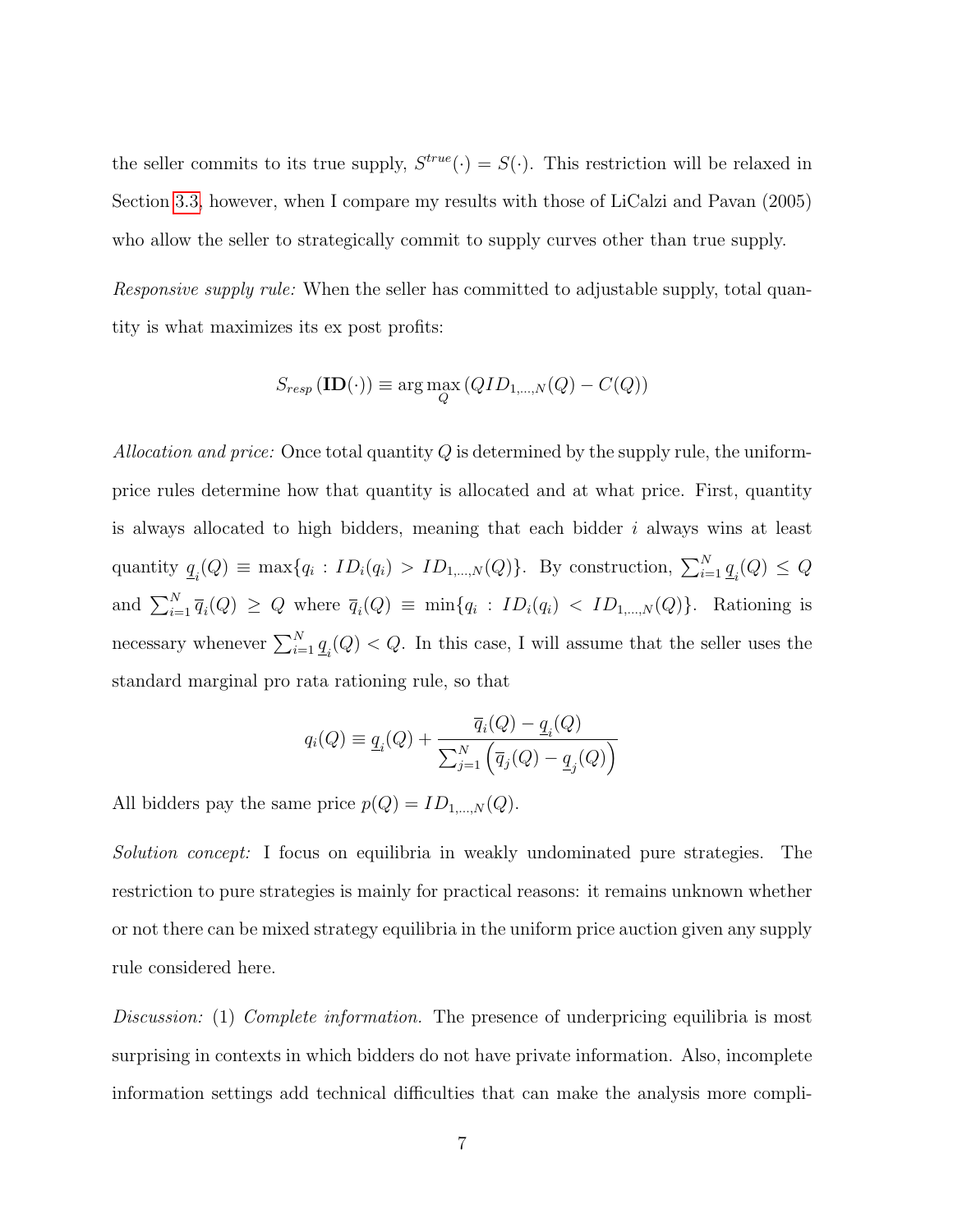cated without adding much insight. For these reasons, the existing literature on underpricing has focused almost exclusively on this special case and I will do the same. (2) Smoothness assumptions. What is important to the analysis is that marginal values and marginal costs are continuous. None of the results depend on their being differentiable or linear. When the seller has discontinuous marginal costs, however, the adjustable supply rule can become essentially like the decreasable supply rule studied by Back and Zender (2001), so that we lose the ability to eliminate all underpricing equilibria. (See Section [5.](#page-26-0))

Simplifications without loss of generality: There are four variables in my model, the price-intercept and slope of bidders' marginal value curve  $(a, b)$  and the price-intercept and slope of the seller's marginal cost curve  $(c, d)$ . For the purpose of characterizing all equilibrium outcomes, however, it suffices to consider the special case that  $a = 1, c = 0$ , and  $d = 1$ . To see why, consider first shifting down marginal values and marginal costs by c, corresponding to parameter transformation  $z = (a, b, c, d) \rightarrow z' = (a-c, b, 0, d)$ . Price p and quantities  $(q_1, ..., q_N)$  is an equilibrium outcome given **z** iff price  $p - c$  and quantities  $(q_1, ..., q_N)$  is an equilibrium outcome given **z'**. So, without loss set  $c = 0$ . Second, shift down marginal values by  $a - 1$ . Price p and quantities  $(q_1, ..., q_N)$  is an equilibrium outcome given parameters  $\mathbf{z} = (a, b, 0, d)$  iff price  $p/a$  and quantities  $(q_1/a, ..., q_N/a)$  is an equilibrium outcome given  $\mathbf{z}' = 1, b, 0, d$ . So, without loss set  $a = 1$ . Third, flatten both marginal values and marginal costs by a factor of d. Price p and quantities  $(q_1, ..., q_N)$ is an equilibrium outcome given parameters  $z = (1, b, 0, d)$  iff price p and quantities  $(q_1/d, ..., q_N/d)$  is an equilibrium outcome given  $\mathbf{z}' = (1, b/d, 0, 1)$ . So, without loss set  $d = 1$ . This leaves one free parameter, the steepness b of marginal values.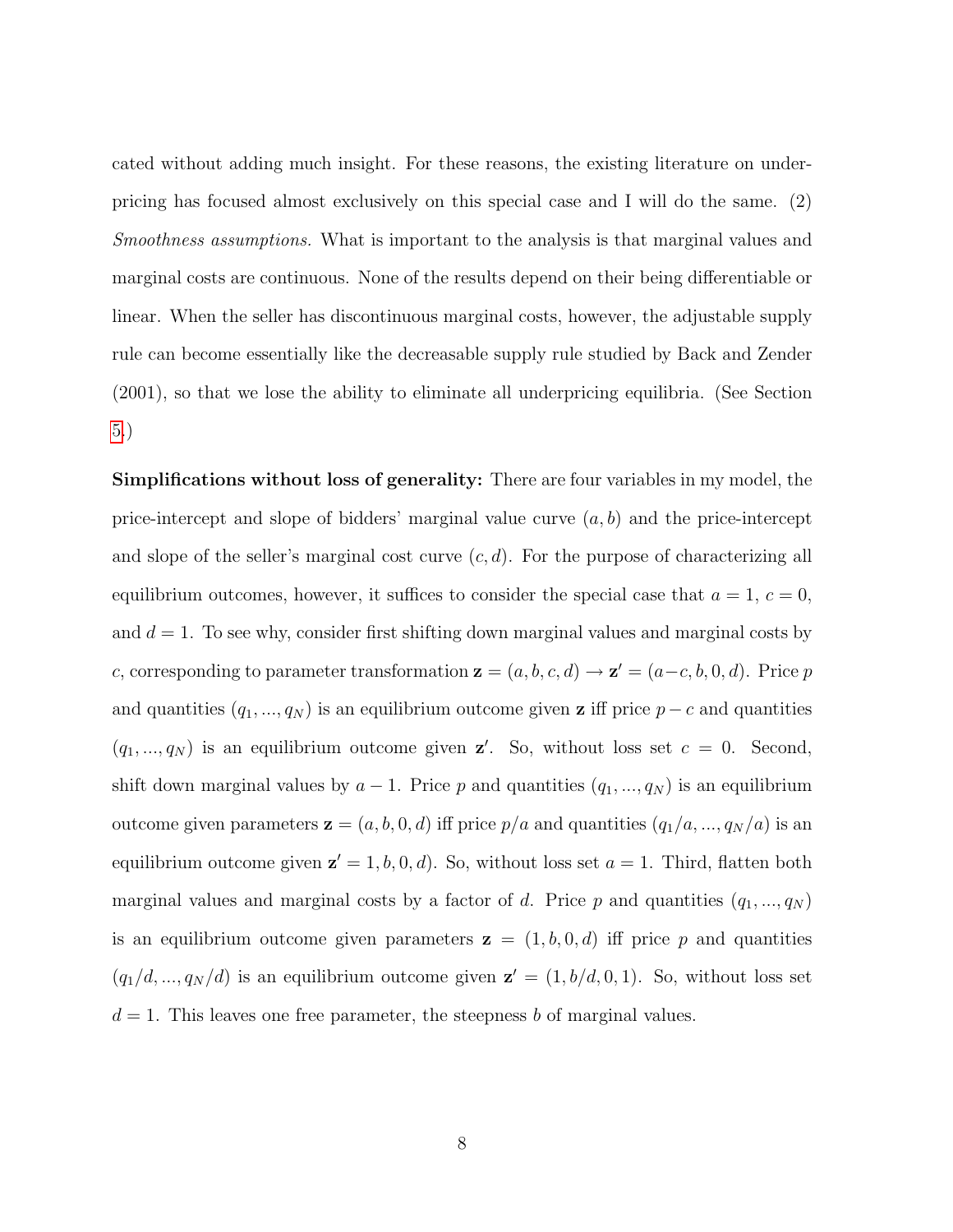# <span id="page-8-0"></span>3 Flat Demand

Consider a particular state of the world  $\theta = (v, 0)$  in which each bidder  $i = 1, ..., N$  has marginal value  $v$  for all units. By the simplification discussed at the end of Section [2,](#page-4-0) to characterize all equilibrium outcomes it suffices to consider marginal costs  $MC(Q) = Q$ and the case with marginal value  $v = 1$ . For this reason, I will drop the  $\theta$  notation in this section.

**Walrasian benchmark:** In the Walrasian equilibrium, price  $p^W = 1$  and the total quantity supplied is  $S^W = S^{true}(1) = 1$ .

#### 3.1 True supply

Suppose first that the seller commits to her true supply curve ("true supply"). Bidding equilibria in this case are well-known. In the equilibrium with the highest price, each bidder bids its true demand,  $ID_i(q_i) = 1$  for all  $q_i$ , and the resulting price  $p^* = 1$  and total quantity  $Q^* = 1$ . In the equilibrium with the lowest price, each bidder bids

$$
ID_i(q_i) = 1 \text{ for all } q_i < \frac{1}{N+1}
$$
\n
$$
= \frac{N}{N+1} \text{ for all } q_i \ge \frac{1}{N+1}
$$

(If bidders were able to follow weakly undominated strategies, an easier way to implement this outcome would be for each bidder to announce perfectly inelastic demand à la Cournot.) When bidders 2, ..., N make this bid, bidder 1 faces residual supply as shown in Figure [1](#page-9-0) and prefers price-quantity pair  $(p^* = \frac{N}{N+1}, q_1^* = \frac{1}{N+1})$ .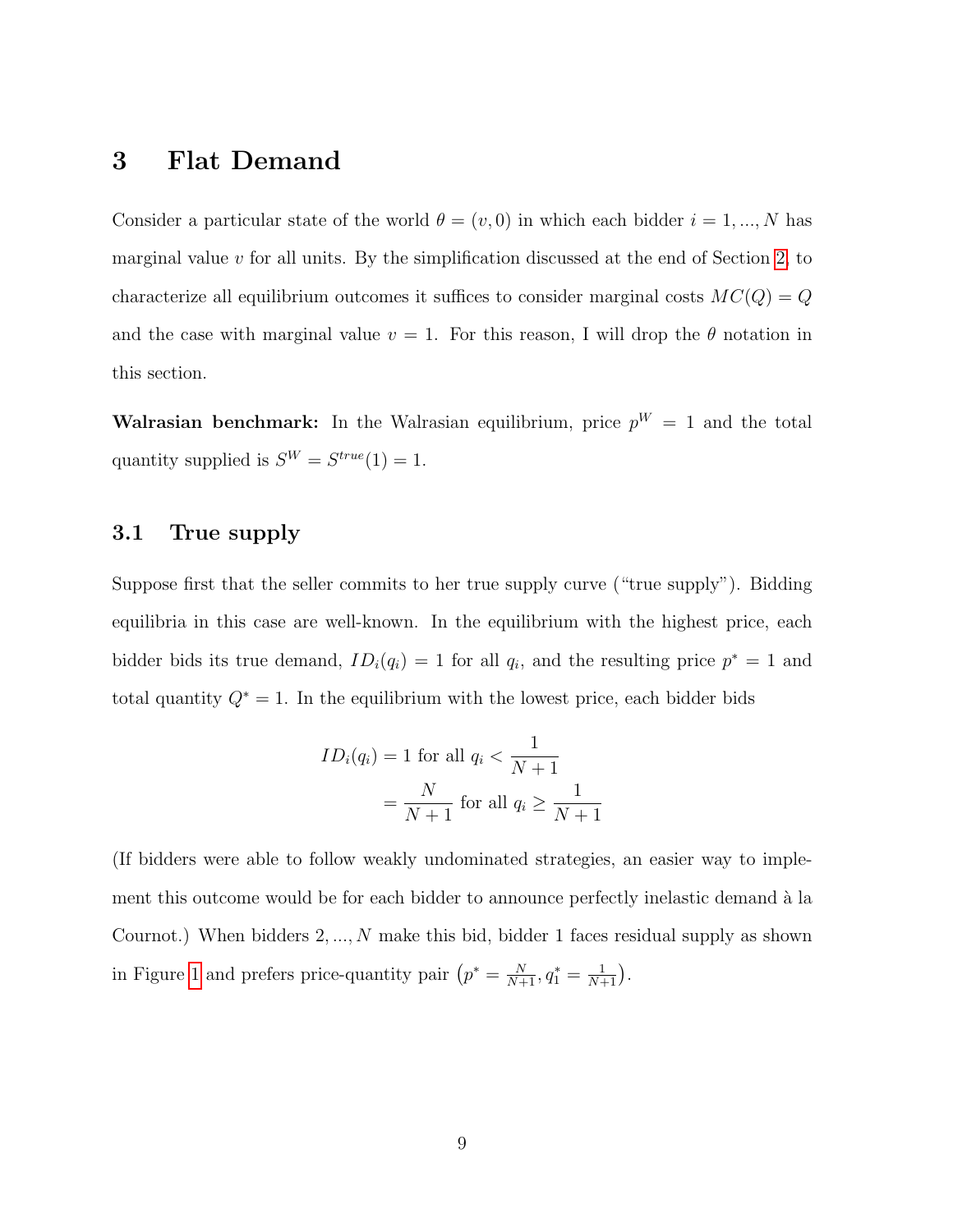

<span id="page-9-0"></span>Figure 1: Residual supply in the lowest-price equilibrium given true supply.

#### 3.2 Responsive supply

If the seller commits to the adjustable supply rule, all equilibria of the subsequent bidding game lead to a Walrasian outcome.

<span id="page-9-1"></span>**Theorem 1.** In the uniform-price auction with adjustable supply and flat demand, every pure strategy equilibrium in weakly undominated strategies leads to the Walrasian price  $p^{resp} = 1$  and quantity  $S^{resp} = 1$ .

Proof. A pure strategy equilibrium in weakly undominated strategies clearly exists: both bidders submit their true demand schedules and the seller chooses to supply  $S^{true}(1)$ . (Since announced demand is perfectly elastic, the seller does not choose to withhold any quantity.)

Part I: Price equals 1 in every equilibrium. Clearly price can never exceed 1. Suppose now that there is an equilibrium in which  $p^{resp} < 1$ . Several steps will lead to a contradiction. First, the seller must choose not to withhold any quantity, i.e.  $S^{resp} = S^{true}(p^{resp})$ .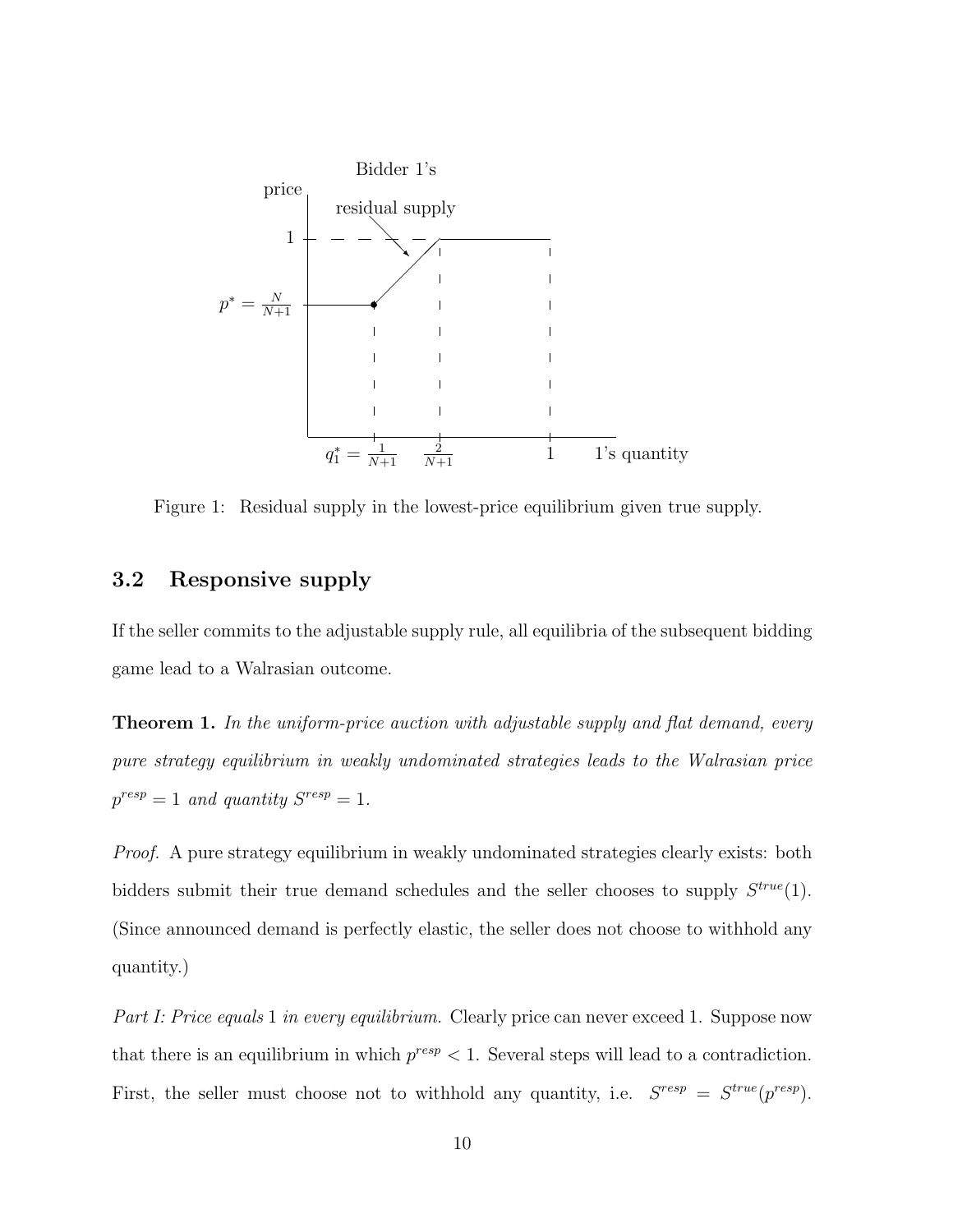

<span id="page-10-0"></span>Figure 2: Part I, first step. If  $p^{resp} < 1$ , then  $S^{resp} = S^{true}(p^{resp})$ .  $(MR_{1,\ldots,N}(\cdot))$  denotes the seller's ex post marginal revenue curve.)

Suppose otherwise and that each bidder *i* gets  $q_i^{resp}$  units such that  $S^{resp} = q_1^{resp} + q_2^{resp}$  $S^{true}(p^{resp})$ . Consider the following deviation  $\tilde{ID}_1(\cdot)$  for bidder 1 from its equilibrium bid  $ID_1^{resp}(\cdot)$ :

$$
\tilde{ID}_1(q) = ID_1^{resp}(q) \text{ for all } q < q_1^{resp}
$$
\n
$$
= p^{resp} \text{ for all } q \ge q_1^{resp}
$$

When bidder 1 deviates in this way, the seller will choose to supply  $S^{true}(p^{resp})$  at the same price  $p^{resp}$  and bidder 1 will get an additional  $S^{true}(p^{resp}) - S^{resp}$  units. Since  $p^{resp} < 1$ , this deviation makes bidder 1 strictly better off.

Second, the seller chooses to withhold no quantity only if announced demand is locally perfectly elastic to the left of  $S^{resp}$ , i.e.  $\lim_{\varepsilon \to 0} ID_{1,\dots,N}^{resp}/(S^{resp}-\varepsilon) = 0$ . This requires that  $\lim_{\varepsilon\to 0} ID_i^{resp}$   $(q_i^{resp} - \varepsilon) = 0$  for some *i*. Without loss, suppose that this condition holds for some  $i \neq 1$ . Consider the following deviation  $\tilde{ID}_1^{\varepsilon}(\cdot)$  for bidder 1 from its equilibrium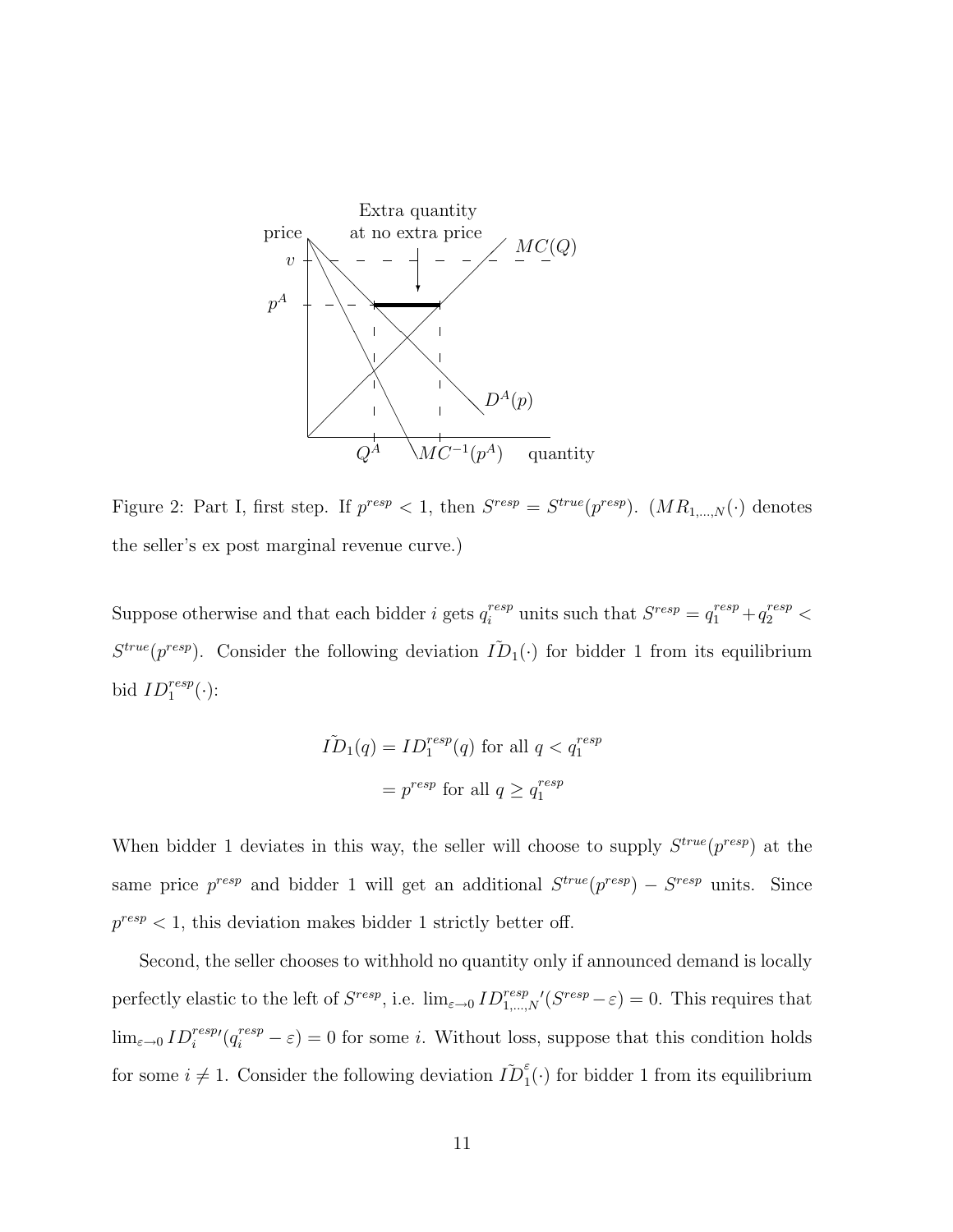

<span id="page-11-0"></span>Figure 3: Part I, second step. If residual supply is locally perfectly elastic at  $p^{resp}$ , then  $p^{resp} = 1.$   $(RS_q(\cdot)$  denotes bidder 1's residual supply curve.)

bid  $ID_1^{resp}(\cdot)$ :

$$
\tilde{ID}_1^{\varepsilon}(q) = ID_1^{resp}(q) \text{ for all } q \text{ such that } ID_1^{resp}(q) > p^{resp} + \varepsilon
$$

$$
= p^{resp} + \varepsilon \text{ for all other } q \le 1
$$

After this deviation, the seller will again choose not to withhold any quantity, so that  $\tilde{S} = S^{true}(p^{resp} + \varepsilon)$  and  $\tilde{q}_1 \geq S^{true}(p^{resp} + \varepsilon) - \sum_{j \neq 1} D_{2,...,N}^{resp}(p^{resp} + \varepsilon)$ . Consequently, bidder 1 must get at least

$$
\Delta_{q_1}(\varepsilon) \equiv \left( S^{true}(p^{resp} + \varepsilon) - S^{true}(p^{resp}) \right) + \left( q_2^{resp} - \sum_{j \neq 1} D_{2,...,N}^{resp}(p^{resp} + \varepsilon) \right)
$$

additional quantity at price  $p^{resp} + \varepsilon$  and pay an additional  $\varepsilon$  on its equilibrium quantity  $q_1^{resp}$ <sup>resp</sup>. Since  $\lim_{\varepsilon \to 0} ID_{2,...,N}^{resp}$   $(q_2^{resp} - \varepsilon) = 0$ , however, there exists  $\varepsilon > 0$  such that

<span id="page-11-1"></span>
$$
\lim_{\varepsilon \to 0} \frac{(1 - p^{resp}) \triangle_{q_1}(\varepsilon)}{\varepsilon q_1^{resp}} = \infty \tag{1}
$$

so that some such deviation is profitable for bidder 1.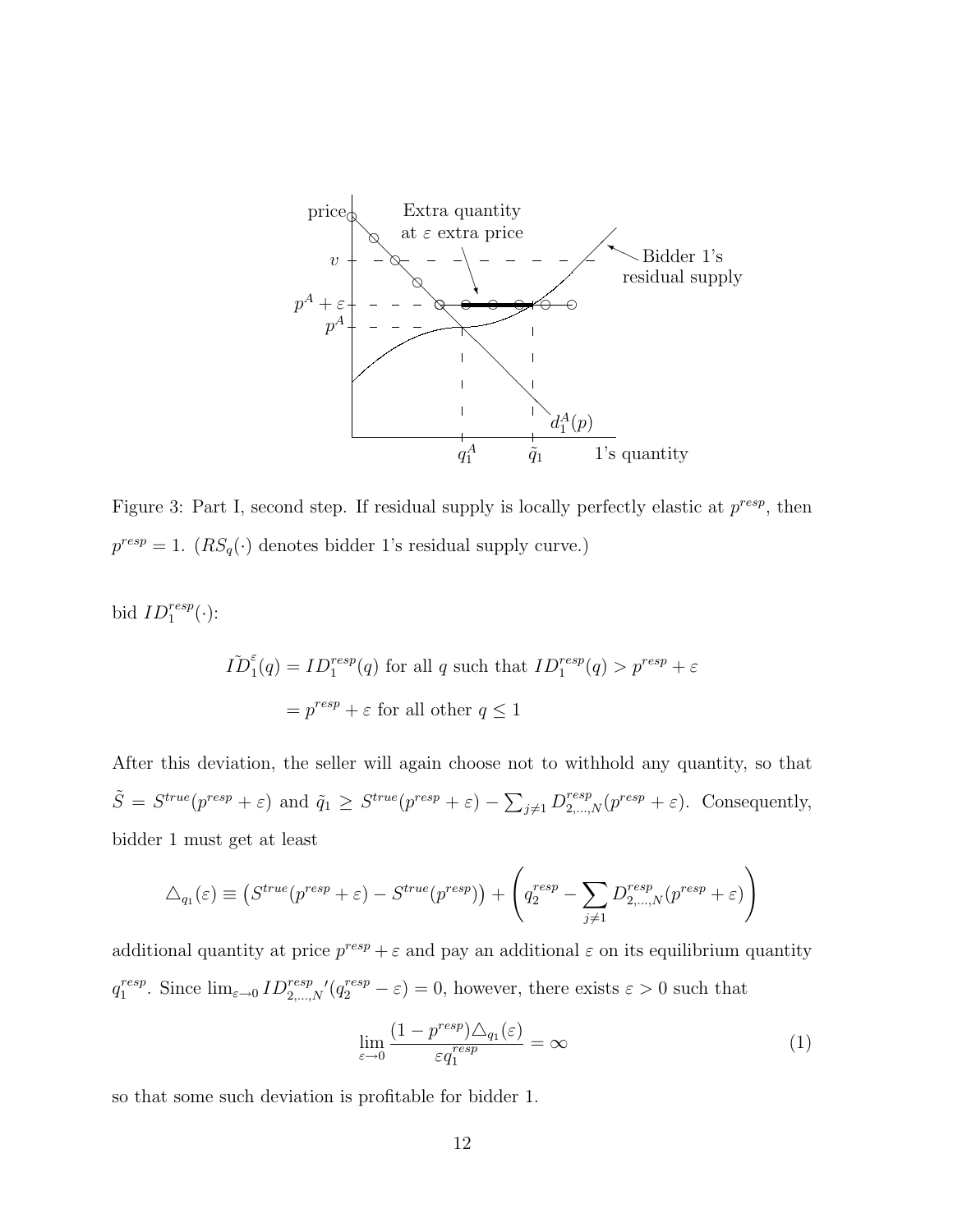

Figure 4: Part II. If  $p^{resp} = 1$ , then  $S^{resp} = S^{true}(1)$ .

Part II:  $S^{resp} = S^{true}(1)$ . Suppose that  $p^{resp} = 1$  and  $S^{resp} < S^{true}(1)$ . Consider the following deviation for bidder 1:

$$
\widehat{ID}_1^{\varepsilon}(q) = ID_1^{resp}(q) \text{ for all } q \text{ such that } ID_1^{resp}(q) > 1 - \varepsilon
$$

$$
= 1 - \varepsilon \text{ for all other } q \le 1
$$

For small enough  $\varepsilon$ , the seller's best response is to supply  $S^{true}(p^{resp}-\varepsilon)$  units at price  $p^{resp}-\varepsilon$  so that bidder 1 gets at least  $S^{true}(p^{resp}-\varepsilon) > ID_{1,...,N}(p^{resp}-\varepsilon) > 0$  additional units and pays a lower price than before. Thus, this is a profitable deviation for bidder 1.  $\Box$ 

### <span id="page-12-0"></span>3.3 "Strategic supply" vs. adjustable supply

LiCalzi and Pavan (2005) study"strategic supply" in which the seller first strategically commits to a linear supply curve and then bidders play the symmetric Nash equilibrium that is best for the bidders (and worst for the seller). They find that the seller gains by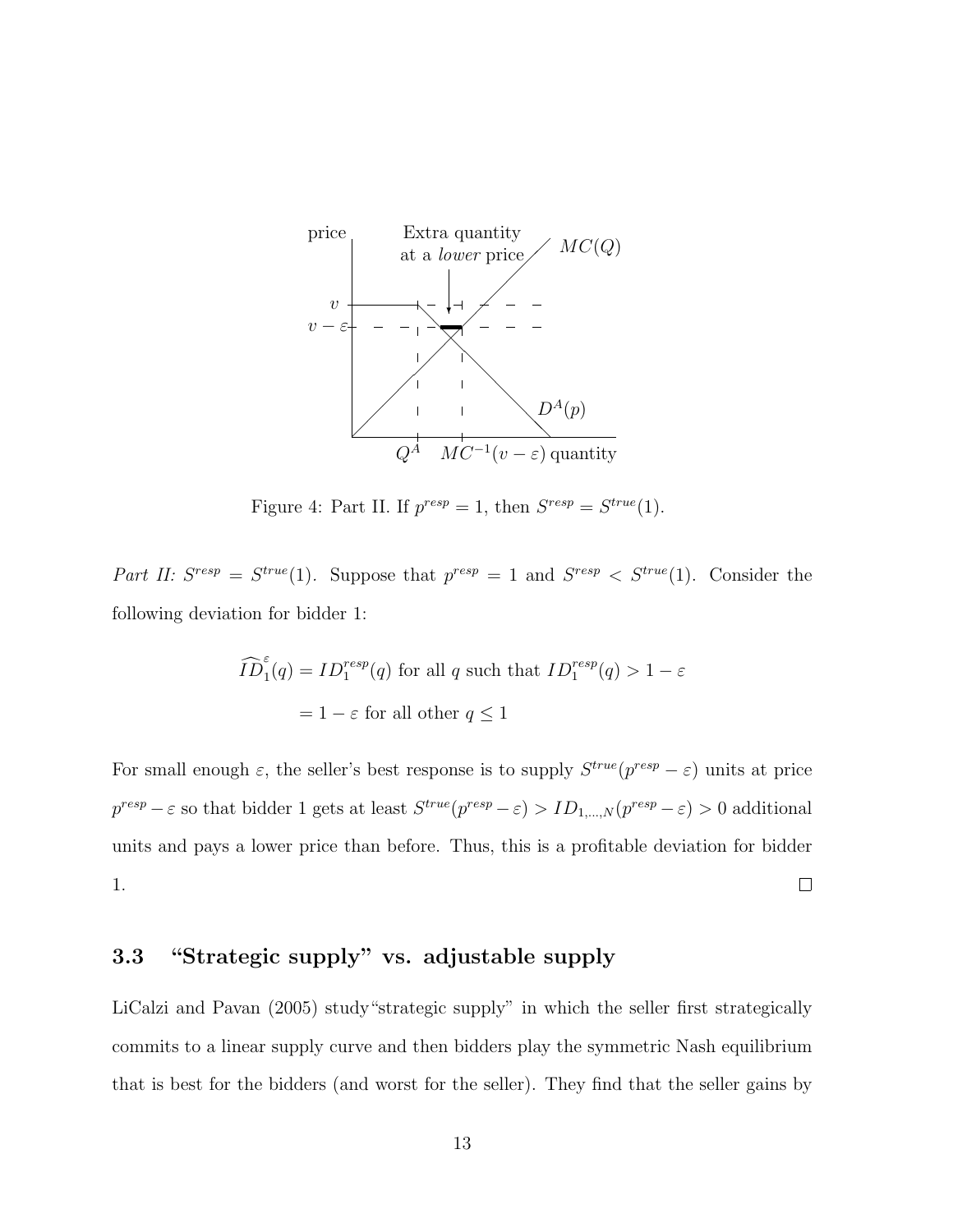committing to a supply curve that is more elastic than its true supply because doing so reduces the extent of underpricing. If adjustable supply were also an option available to the seller, however, she would never commit to any supply curve other than true supply.

To see why, consider a simple example with N bidders in which  $v$  is random and marginal costs  $MC(Q) = Q$ . All equilibria given adjustable supply and value v lead to price  $p^W = v$  and total quantity  $Q^W = v$  for profit  $\frac{v^2}{2}$  $\frac{y^2}{2}$ . If the seller commits to some other supply curve with  $S(v) \neq S^{true}(v)$  for some v, however, even the best subsequent bidding equilibrium given value v leads an inefficient outcome with seller's profit strictly less than  $\frac{v^2}{2}$  $\frac{1}{2}$ .

It is worth noting that the seller might be indifferent between the adjustable supply and committing to its true supply rule if bidders will always play the most competitive subsequent Nash equilibrium given true supply. To explore this issue further, the next section allows for downward-sloping demand and shows that it is possible that the seller may strictly prefer true supply to adjustable supply.

# <span id="page-13-0"></span>4 Downward-Sloping Demand

Now, it suffices to consider the case when bidders have marginal value curves  $MV_i(q_i)$  =  $1 - bq_i$  and the seller has marginal cost curve  $MC(Q) = Q$ . For this reason, I will refer to the state of the world  $\theta = (1, b)$  simply as b.

Walrasian benchmark: In the Walrasian equilibrium, price  $p^{W}(b, N)$  must equate supply p with aggregate demand  $\frac{N(1-p)}{b}$ . Thus,

<span id="page-13-1"></span>
$$
p^W(b, N) = \frac{N}{b + N} \tag{2}
$$

and the total quantity supplied  $S^{W}(b, N) = \frac{N}{b+N}$  for all  $b > 0$ .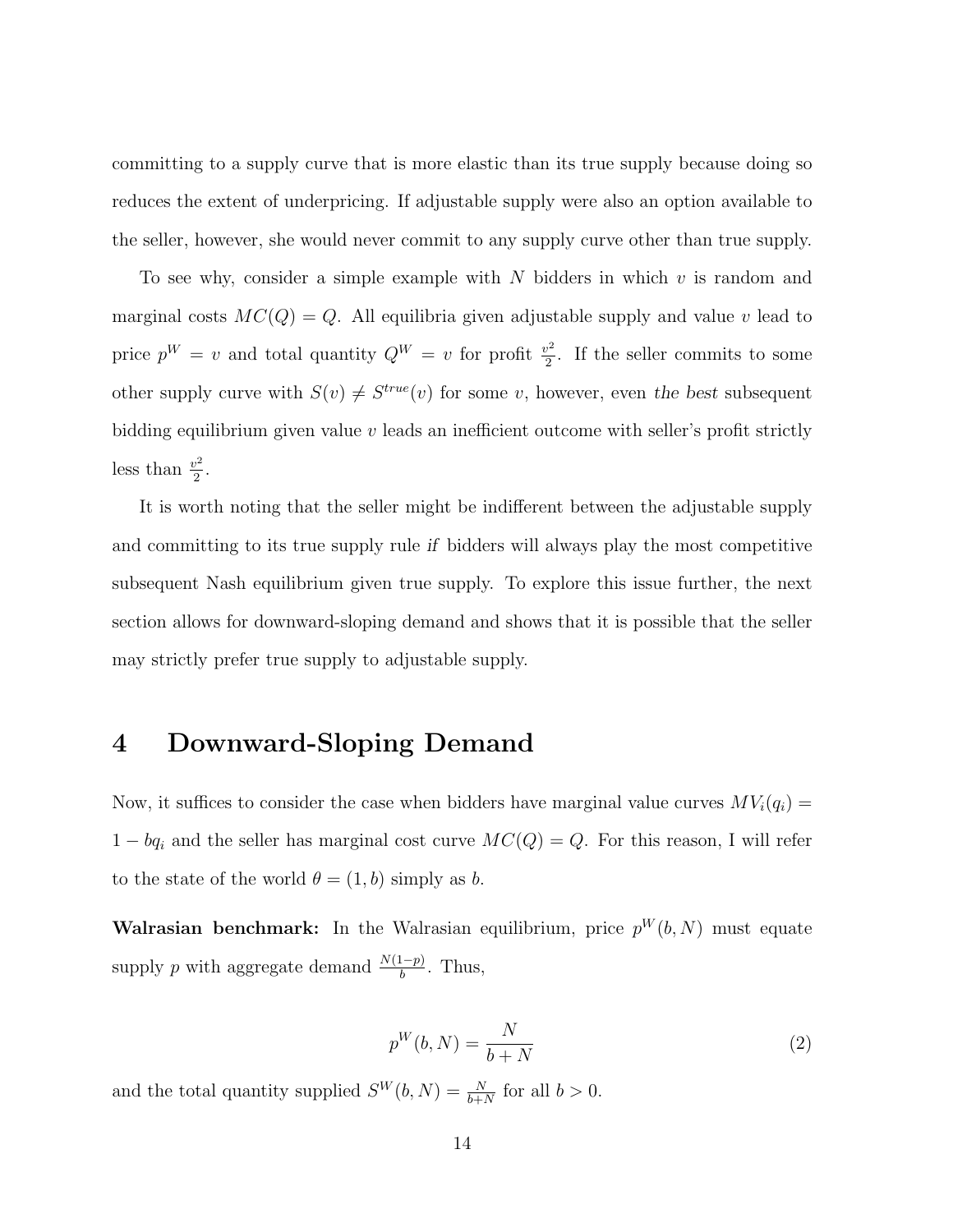*Example:* I will return to the following specific example throughout this section:  $N = 2$ (two bidders) and  $b = 1$   $(MV_i(q_i) = 1 - q_i)$ . In Walrasian equilibrium,  $p^W(1, 2) = \frac{2}{3}$  and  $S^W(1,2) = \frac{2}{3}.$ 

#### 4.1 True supply

Despite the extensive literature studying underpricing in uniform-price auctions given a fixed supply schedule, the minimal and maximal extent to which equilibrium prices can be below the Walrasian price is not known in the downward-sloping demand case. The most comprehensive existing analysis along these lines that I am aware of is provided by Klemperer and Meyer (1989). Yet Klemperer and Meyer restrict attention to equilibria in twice differentiable bid schedules, and (as we shall see) discontinuous bids can help sustain lower prices. Back and Zender (1993) and LiCalzi and Pavan (2005), among others, have studied underpricing equilibria with discontinuous bid schedules but only for the case of flat demand. Restricting attention to weakly undominated strategies as I do here also introduces new issues not addressed in the previous literature.

Which prices can be supported in equilibrium? Suppose that there is a bidding equilibrium with price  $p^*$  and allocation  $\mathbf{q}^* = (q_1^*, q_2^*)$ . Since the seller has committed to true supply  $S^{true}(p) = p$ , one necessary condition is that  $p^* = q_1^* + q_2^*$ . More importantly, each bidder i must submit a demand schedule  $ID_i(q_i; b)$  such that bidder  $j \neq i$  weakly prefers the point  $(p^*, q_j^*)$  over all other points on its residual supply schedule. Next, note that bidder j is more likely to find  $(p^*, q_j^*)$  to be the best point on its residual supply schedule the higher that schedule is at other quantities. Given the restriction to weakly undominated strategies, however, an upper bound on residual supply is created by the fact that bidder i must bid less than or equal to its true marginal value for each unit:  $ID_i(q_i; b) \leq 1 - bq_i$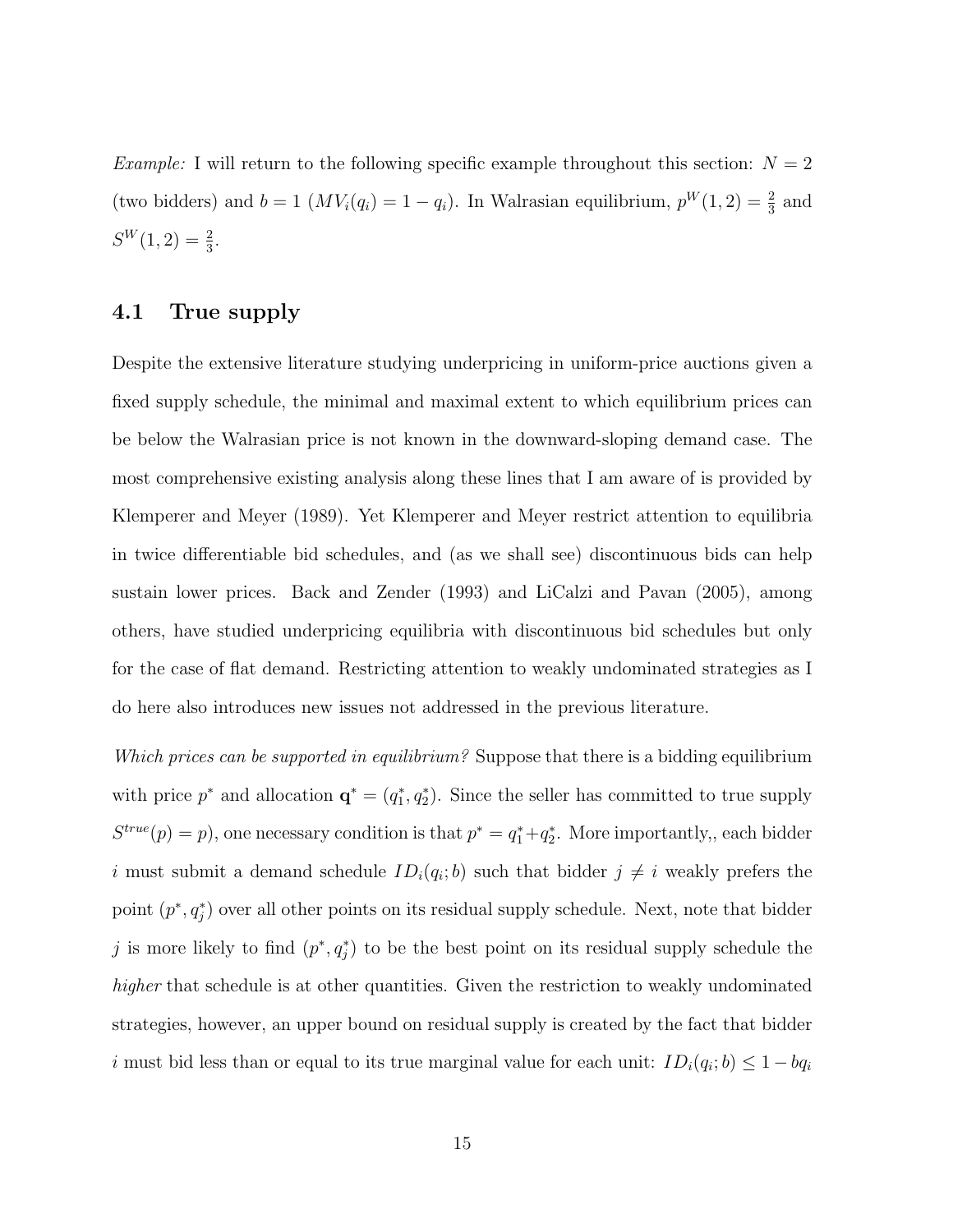for all  $q_i$ . (Bidding more than marginal value is weakly dominated; bidding less than or equal to marginal value is not.) Thus, to check whether outcome  $(p^*, q^*)$  can be supported in equilibrium, it suffices to consider the case in which each bidder  $i = 1, 2$ submits the following bid schedule:

<span id="page-15-0"></span>
$$
ID_i(q_i; b) = MV_i(q_i; b) = 1 - bq_i \text{ for all } q_i < q_i^* \tag{3}
$$
\n
$$
= p^* \text{ for all } q_i \in \left[ q_i^*, \frac{1 - p^*}{b} \right]
$$
\n
$$
= 1 - bq_i \text{ for all } q_i > \frac{1 - p^*}{b}
$$

Return to the example: Recall that there are  $N = 2$  bidders having marginal values  $MV_i(q_i) = 1 - q_i$  and that the seller's supply is  $S(p) = 1 - p$ . Thus, when bidder 2 bids according to [\(3\)](#page-15-0), bidder 1 faces residual supply

$$
RS_1(p) = RS_1^{true}(p) = p - (1 - p) = 2p - 1 \text{ for all } p > 1 - q_2^*
$$

$$
= p - q_2^* \text{ for all } p \in [p^*, 1 - q_2^*]
$$

$$
= 2p - 1 \text{ for all } p < p^*
$$

(Note that there is typically a discontinuity in residual supply at  $p^*$ .)

Figure [5](#page-16-0) illustrates bidder 1's residual supply when  $p^* = \frac{5}{8}$  $\frac{5}{8}$  and  $q_1^* = \frac{3}{8}$  $\frac{3}{8}$  and  $q_2^* = \frac{1}{4}$  $\frac{1}{4}$ . To check whether this is incentive compatible for bidder 1, note that bidder 1 may have two sorts of profitable deviations: bidder 1 may prefer to deviate by getting more quantity at a higher price than  $p^*$  or by getting less quantity at a lower price. In Figure [5,](#page-16-0) bidder 1 does not want more quantity for the simple reason that  $\frac{3}{8}$  is his Walrasian quantity, i.e. his marginal value is less than  $p^*$  for additional quantity. What about getting less? If bidder 1 reduces its quantity to  $q_1 \n\t\leq \frac{1}{4}$  $\frac{1}{4}$ , then price will be  $\frac{1}{2} + \frac{q_1}{2}$  $\frac{71}{2}$  and its average value will be  $1-\frac{q_1}{2}$  $\frac{q_1}{2}$  for overall profit  $q_1(\frac{1}{2} - q_1)$  so that all quantities less than  $\frac{1}{4}$  give less profit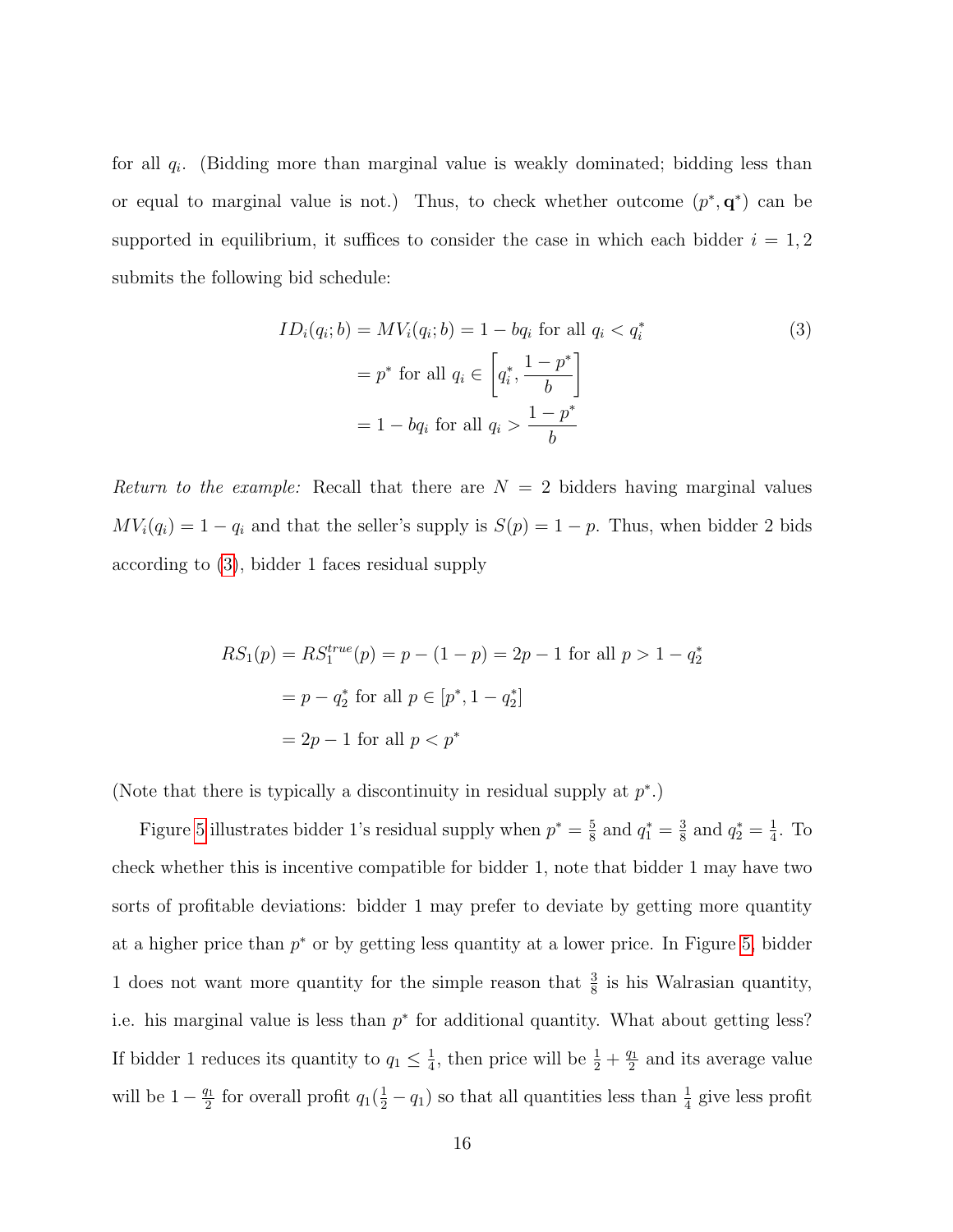

<span id="page-16-0"></span>Figure 5:  $(p^*, q_1^*)$  is incentive compatible for bidder 1  $(N = 2$  and  $b = 1)$ .

than  $q_1 = \frac{1}{4}$  $\frac{1}{4}$  at price  $\frac{5}{8}$ . Of course, bidder 1 is even better off with quantity  $q_1 = \frac{3}{8}$  $\frac{3}{8}$  at price  $\frac{5}{8}$ . Thus, this price-quantity pair is incentive compatible for bidder 1.

Similarly (though for a different reason), price  $p^* = \frac{5}{8}$  $\frac{5}{8}$  and quantity  $q_2^* = \frac{1}{4}$  $\frac{1}{4}$  is incentive compatible for bidder 2. To see this, note that the fact that bidder 1 pays his marginal value implies that bidder 2's residual supply coincides with its true residual supply. When facing true residaul supply, however, bidder 2 maximizes its profit by setting  $q_2^* = \frac{1}{4}$  $\frac{1}{4}$ , exactly what bidder 2 is receiving.

By the same reasoning, the Walrasian outcome  $(p^* = \frac{2}{3})$  $\frac{2}{3}, q_1^* = \frac{1}{3}$  $\frac{1}{3}, q_2^* = \frac{1}{3}$  $(\frac{1}{3})$  is *not* incentive compatible. Since  $MV_1(1/3) = 2/3$ , bidder 2's residual supply again corresponds to true residual supply so that his best response is to demand  $q_2 = 1/4 \neq 1/3$ . For this reason, price  $p = 2/3$  is not sustainable in equilibrium; *every* equilibrium involves some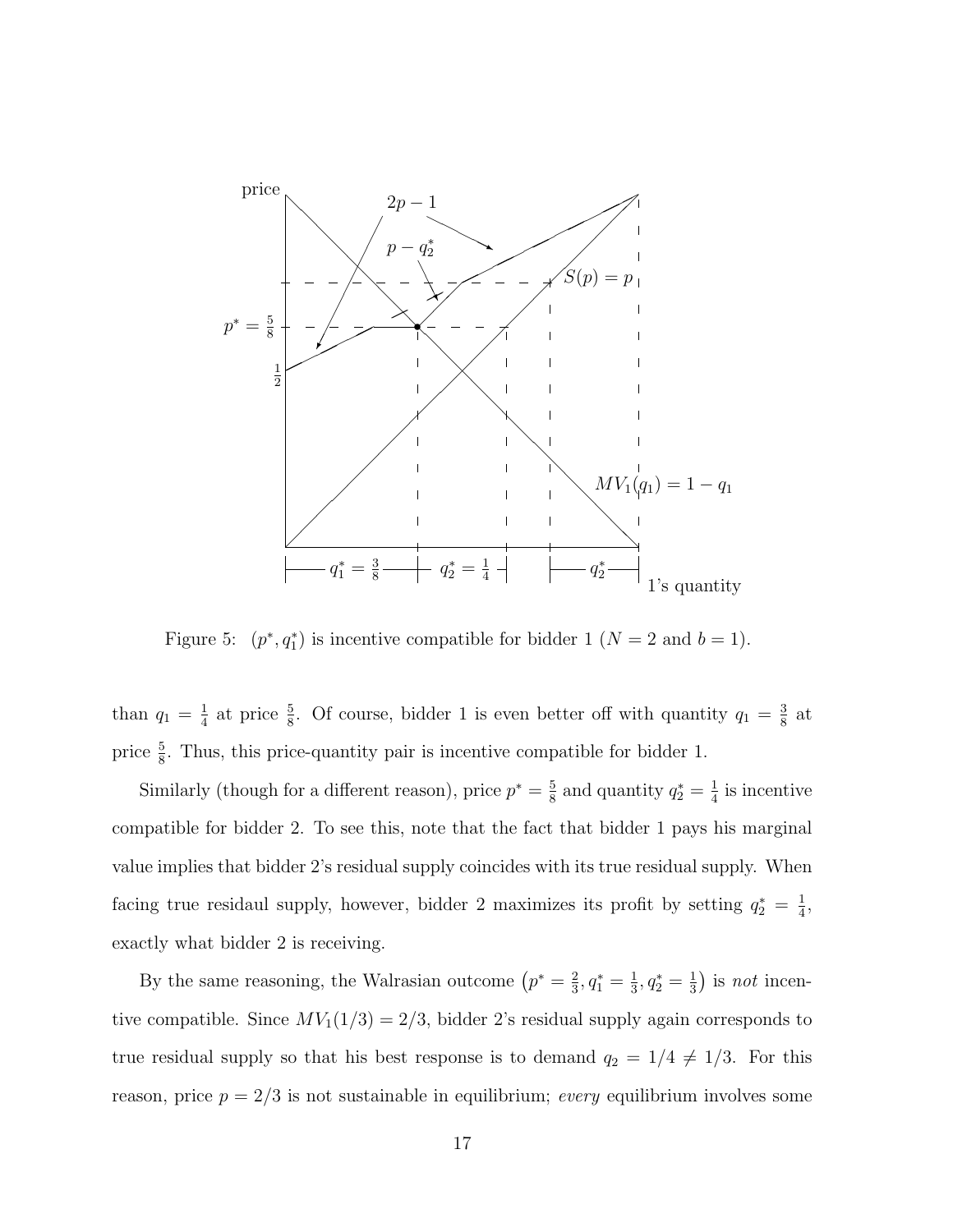

<span id="page-17-1"></span>Figure 6:  $(p^*, q_2^*)$  is incentive compatible for bidder 2  $(N = 2 \text{ and } b = 1)$ .

<span id="page-17-0"></span>underpricing.

**Proposition 1.** When  $b = 1$  and  $N = 2$ , a bidding equilibrium given true supply exists in which the realized price is  $p^*$  iff  $p^* \in \left[\frac{1}{2}\right]$  $\frac{1}{2}, \frac{2}{5} +$  $\left[\frac{\sqrt{6}}{10}\right] \approx [.5, .645]$ 

*Proof.* Suppose first that  $p^* < \frac{1}{2}$  $\frac{1}{2}$ . Without loss, we may further suppose that  $q_1^* < \frac{1}{4}$  $\frac{1}{4}$ . Bidder 1 then has an incentive to slightly increase the quantity that it receives. To see this, note that his marginal value is  $1 - q_1^* > \frac{3}{4}$  while his marginal expenditure is  $p^* + q_1^* < \frac{3}{4}$  $\frac{3}{4}$ .

Since we are simply interested in what prices can be sustained in equilibrium, it suffices consider *symmetric allocations*: if both bidders prefer not to deviate given price  $p^*$  and quantities  $(q_1^*, q_2^*)$ , then they will also prefer not to deviate given price  $p^*$  and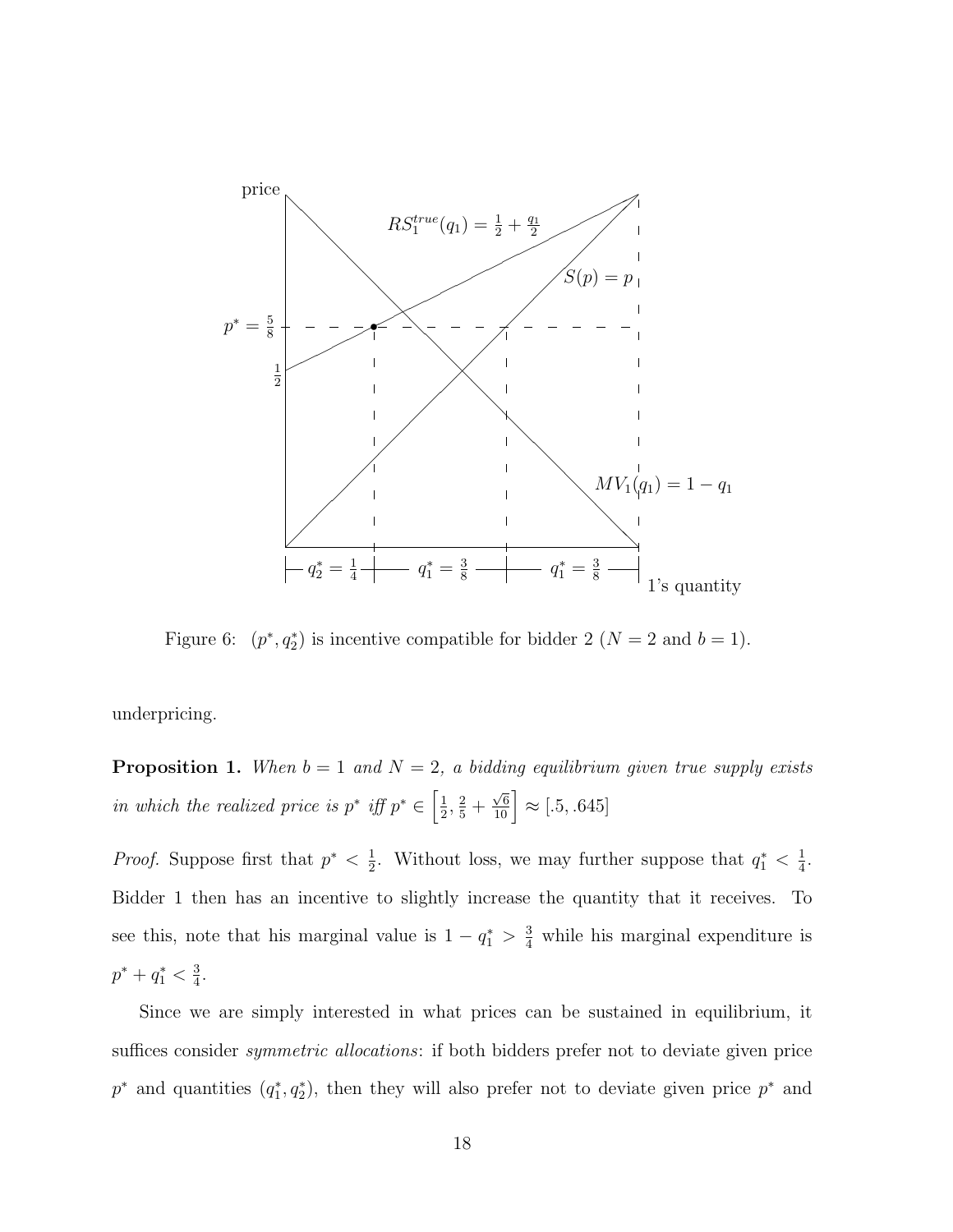quantities  $(\tilde{q}, \tilde{q})$  where  $\tilde{q} = \frac{q_1^* + q_2^*}{2}$ . Now, there are four potential sorts of deviations corresponding to the four pieces of bidders' residual supply curves: (i) Reduce quantity a lot, corresponding to the lower part of true residual supply. (ii) Reduce quantity a little, corresponding to the flat part of residual supply. (iii) Increase quantity a little, corresponding to the part of residual supply with slope 1. (iv) Increase quantity a lot, corresponding to the upper part of true residual supply.

The argument of the first paragraph shows that as long as  $p^* \geq \frac{1}{2}$  $\frac{1}{2}$ , then no type-(iii) deviation is profitable. Furthermore, obviously no type-(ii) deviation is profitable. What about the others? If it were facing the entire true residual supply, each bidder maximizes profit at quantity  $\frac{1}{4}$  and price  $\frac{5}{8}$  for profit of  $\frac{1}{16}$ . (The bidder's average value is 7  $\frac{7}{8}$ ). Furthermore, when a bidder chooses not to deviate from price-quantity pair  $(p^*, \frac{p^*}{2})$  $\frac{p^*}{2}),$ he has average value  $1 - \frac{p^*}{4}$  $\frac{p^*}{4}$  and so gets profit  $\frac{p^*}{2}$  $\frac{p^*}{2}(1-\frac{p^*}{4}-p^*)$ . This is greater than  $\frac{1}{16}$  as long as  $p^* \in \left[\frac{2}{5} - \right]$  $\frac{\sqrt{6}}{10}, \frac{2}{5}$  +  $\left(\frac{\sqrt{6}}{10}\right) \approx [.155, .645]$ . Consequently, there is a symmetric equilibrium that supports all prices  $p^* \in [.5, .645]$ .

Finally, it is obvious that no price higher than the Walrasian price  $(\frac{2}{3} \approx .667)$  can be achieved in equilibrium. So suppose that  $p^* \in [0.645, 0.667]$ . Since  $q^* > \frac{1}{4}$  $\frac{1}{4}$ , each bidder has access to a deviation that gives profit  $\frac{1}{16}$ . Consequently, one can not support any price in this range.  $\Box$ 

The two main features of Proposition [1](#page-17-0) carry over to the general case with N bidders and any downward sloping demand: (i) the lowest price that can be sustained in a bidding equilibrium is the Cournot price and (ii) the highest price that can be sustained is strictly less than the Walrasian price.

**Theorem 2** (Range of equilibrium prices under true supply). The prices that can be sustained in a bidding equilibrium (in weakly undominated strategies) when the seller has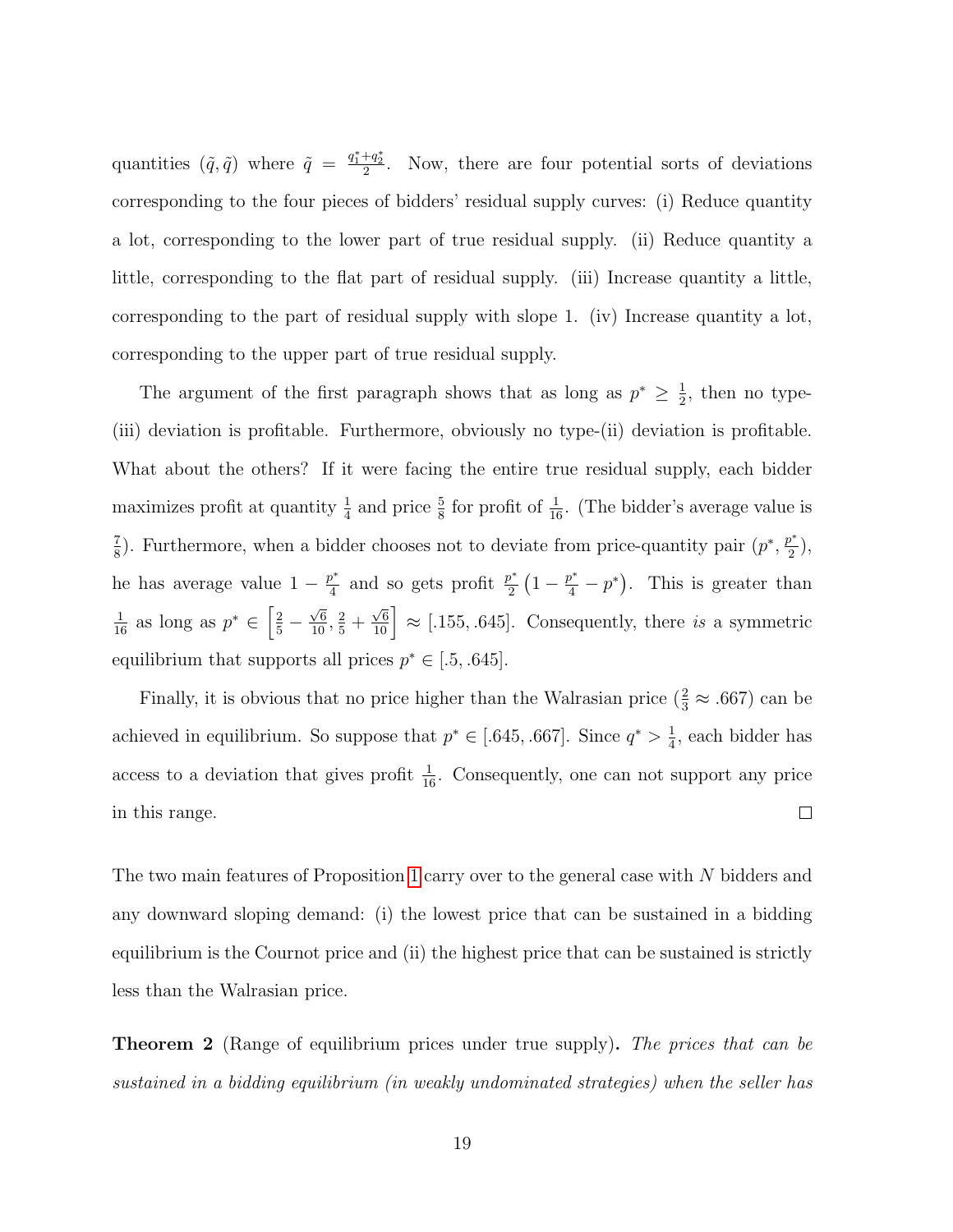committed to true supply are  $[p(b, N), \overline{p}(b, N)]$ , where

<span id="page-19-0"></span>
$$
\underline{p}(b,N) = \frac{N}{b+N+1} \tag{4}
$$

is the Cournot price and  $\bar{p}(b, N) < p^{W}(b, N)$  the Walrasian price.

*Proof.* The Walrasian price can not be sustained in equilibrium. If so, each bidder would pay his marginal value but be able to reduce the price by slightly reducing his quantity. (Here I use the restriction that other bidders adopt weakly undominated strategies, i.e. they do not bid more than their willingness to pay for units that they do not win.)

Now, suppose that price  $p^* < \frac{N}{b+N+1}$  could be sustained in equilibrium. Then some bidder *i* would have to get quantity  $q_i^* < \frac{1}{b+N+1}$ . Since all other bidders' announced demand schedules are inelastic for slightly more quantity (see equation [\(3\)](#page-15-0) and the justification thereof), bidder i's residual supply has the same slope as the seller's supply curve, i.e. increasing his quantity by one unit raises price by one unit. Consequently, bidder *i*'s marginal value from an additional unit is  $1 - bq_1^* > \frac{N+1}{b+N+1}$  while his marginal expenditure is  $p^* + q_i^* < \frac{N+1}{b+N+1}$ , a contradiction.

On the other hand, mirroring the argument in the proof of Proposition [1,](#page-17-0) when bidders make symmetric bids according to equation [\(3\)](#page-15-0) for any price  $p^* \geq \frac{N}{b+N+1}$ , they will not have the incentive to acquire slightly more quantity.

Finally, when prices are above the adjustable supply price  $p^{resp}$  and close enough to the Walrasian price  $p^W$ , bidders will benefit from deviating by taking less quantity. The exact price at which this happens can be determined in much the same way as the  $\frac{\sqrt{6}}{10}$  was found in the proof of Proposition [1.](#page-17-0) threshold  $\frac{2}{5}$  +  $\Box$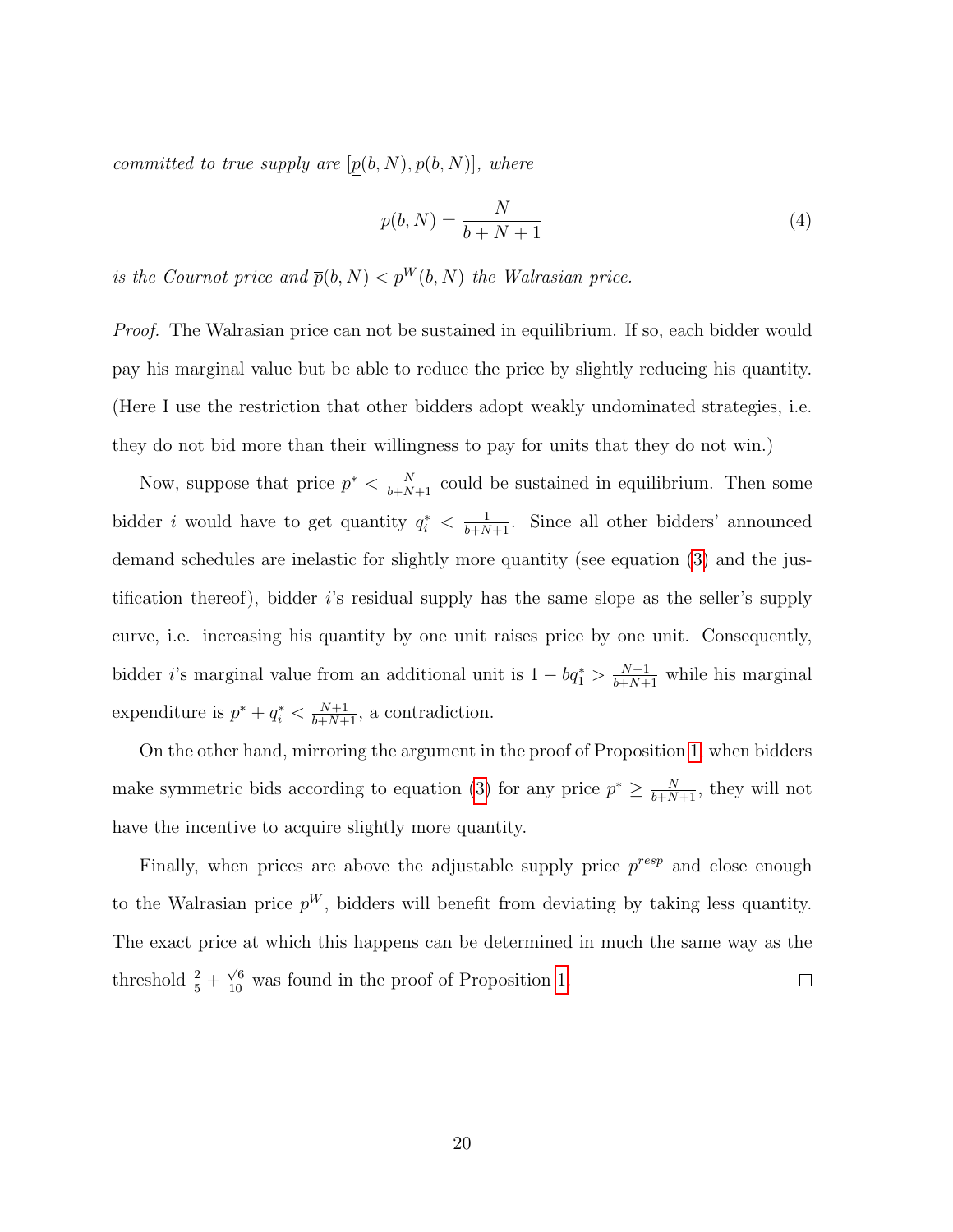#### 4.2 Responsive supply

Given adjustable supply there is a unique equilibrium price and, up to permutation of the bidders, a unique equilibrium allocation.

Theorem 3. Every pure strategy equilibrium in weakly undominated strategies leads to the same price when the seller has committed to adjustable supply. As a function of the number of bidders N and marginal value slope b, this price is

<span id="page-20-0"></span>
$$
p^{resp}(b, N) = \frac{N(b+N) - 1}{(b+N)^2 - 1}
$$
\n(5)

Furthermore, all equilibria are asymmetric and support a unique equilibrium allocation up to permutation of the bidders:

$$
q_1^{resp}(b, N) = \frac{1}{b + (N+1)} \text{ and } q_i^{resp}(b, N) = \frac{b+N}{(b+N)^2 - 1} \text{ for all } i \neq 1
$$

*Proof.* The proof proceeds in several steps. Several of these steps are closely linked to earlier analysis, as indicated in brackets.

Step 1: Some bidder pays less than marginal value, i.e.  $MV_1(q_1^{resp})$  $j_1^{resp}$  >  $p^{resp}$ . Suppose instead that  $MV_i(q_i^{resp})$  $i_i^{resp}$  =  $p^{resp}$  for all *i*. Since each bidder *i* has decreasing marginal values and is restricted to play weakly undominated strategies, bidder 1's residual supply must be downward sloping to the left of his equilibrium allocation. Since bidder 1's marginal value equals price, however, he must prefer to slightly decrease his quantity since this will lower the price. Without loss, then, suppose that  $MV_1(q_1^{resp})$  $j^{resp}_{1}$  >  $p^{resp}.$ 

Step 2: The seller does not withhold any quantity, i.e.  $\sum_{i=1}^{N} q_i^{resp} = S^{true}(p^{resp})$ . [Almost the same as the first step of Part I in the proof of Proposition [1.](#page-9-1) See Figure [2.](#page-10-0)] Suppose that  $\sum_{i=1}^{N} q_i^{resp} < S^{true}(p^{resp})$ . This is only possible if aggregate announced demand is downward-sloping at the equilibrium price-total quantity. But in this case bidder 1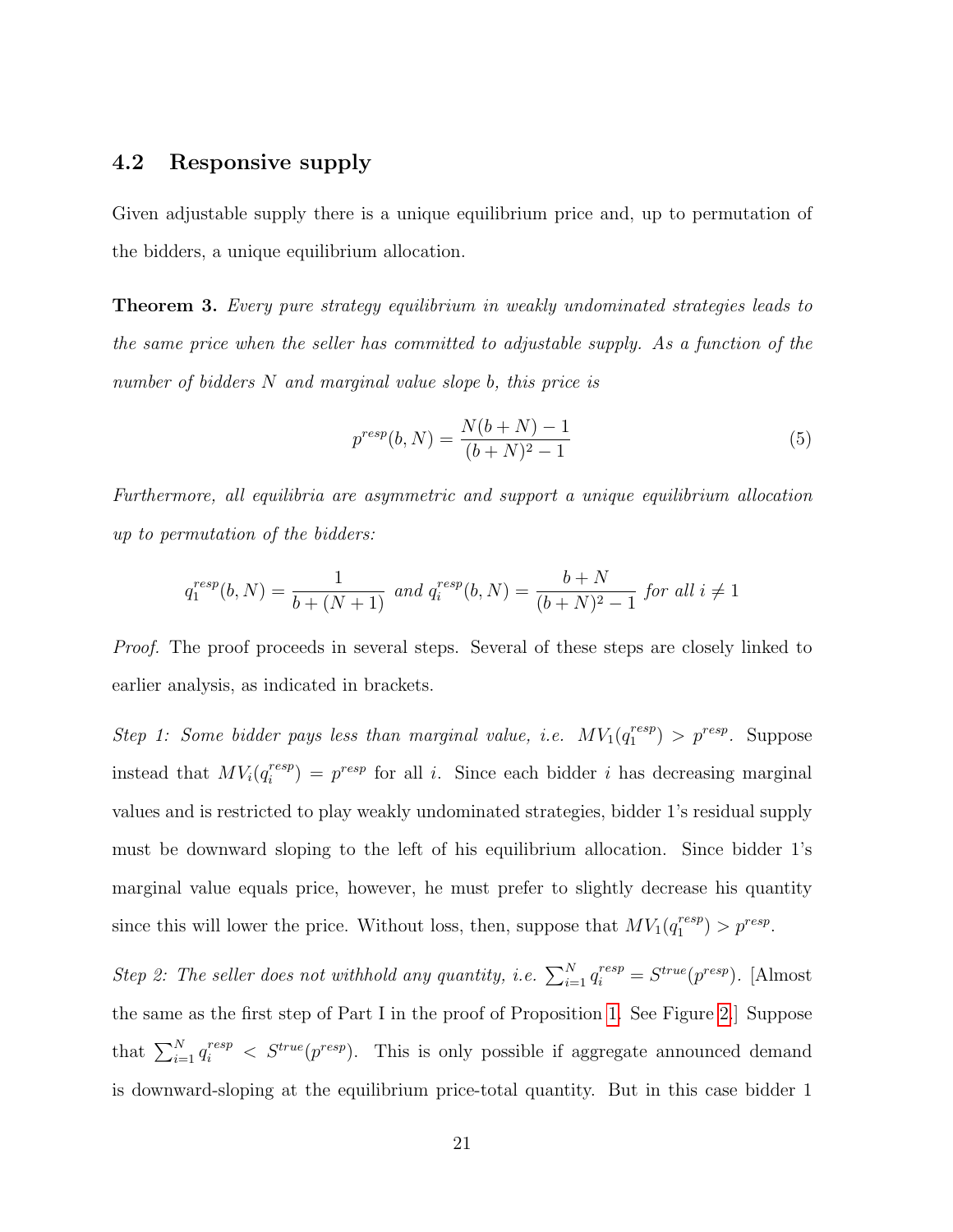can deviate so as to get strictly more quantity without increasing the price. (The only difference with the argument in the proof of Proposition [1](#page-9-1) is that bidder 1 may choose to deviate so as to win some but not all of the extra quantity.) This makes bidder 1 strictly better off since  $MV_1(q_1^{resp})$  $j^{resp}_{1}$  >  $p^{resp}.$ 

Comment regarding "residual supply". Since the seller has adjustable supply, strictly speaking bidders do not have residual supply curves as in the case of true supply. Because of Step 2, however, we know that in equilibrium the seller will not withhold any quantity so that each bidder  $i$  will receive a quantity on what his residual supply would be if the seller had committed to true supply. Furthermore, if a bidder has a profitable deviation, then its best deviation will lead the seller not to withhold any quantity. In essence, then, each bidder selects a price-quantity pair on its residual supply curve just as in the case of true supply. For the rest of the proof, then, I will refer to each bidder's "residual supply" in this sense.

Step 3: Every bidder  $i \neq 1$  pays his marginal value, i.e.  $MV_i(q_i^{resp})$  $i^{resp}$  =  $p^{resp}$  for all  $i \neq 1$ . [Almost the same as the second step of Part I in the proof of Proposition [1.](#page-9-1) See Figure [3.](#page-11-0)] Since by Step 2 the seller chooses not to withhold any quantity, some bidder (say bidder j) must submit an inverse demand schedule that is locally flat to the left of  $q_i^{resp}$  $\frac{resp}{j},$ implying that each bidder  $i \neq j$ 's residual supply is locally flat to the right of  $q_i^{resp}$  $i^{resp}$ . Yet this means that bidder  $i$  can get significantly more quantity while only slightly raising the price. (See equation [\(1\)](#page-11-1).) This is not a profitable deviation for bidder i only if  $MV_i(q_i^{resp}$  $i^{resp}$ ) =  $p^{resp}$ . Consequently, it must be that  $j = 1$  and that  $MV_i(q_i^{resp})$  $i^{resp}$ ) =  $p^{resp}$  for all  $i \neq 1$ .

Summarizing Steps 1-3. Without loss we may assume that  $MV_1(q_1^{resp})$  $j_1^{resp}$ ) >  $p^{resp}$ ,  $MV_i(q_i^{resp})$  $i^{resp}$ )  $=$  $p^{resp}$  for all  $i \neq 1$ , and  $\sum_{i=1}^{N} q_i^{resp} = S^{true}(p^{resp}).$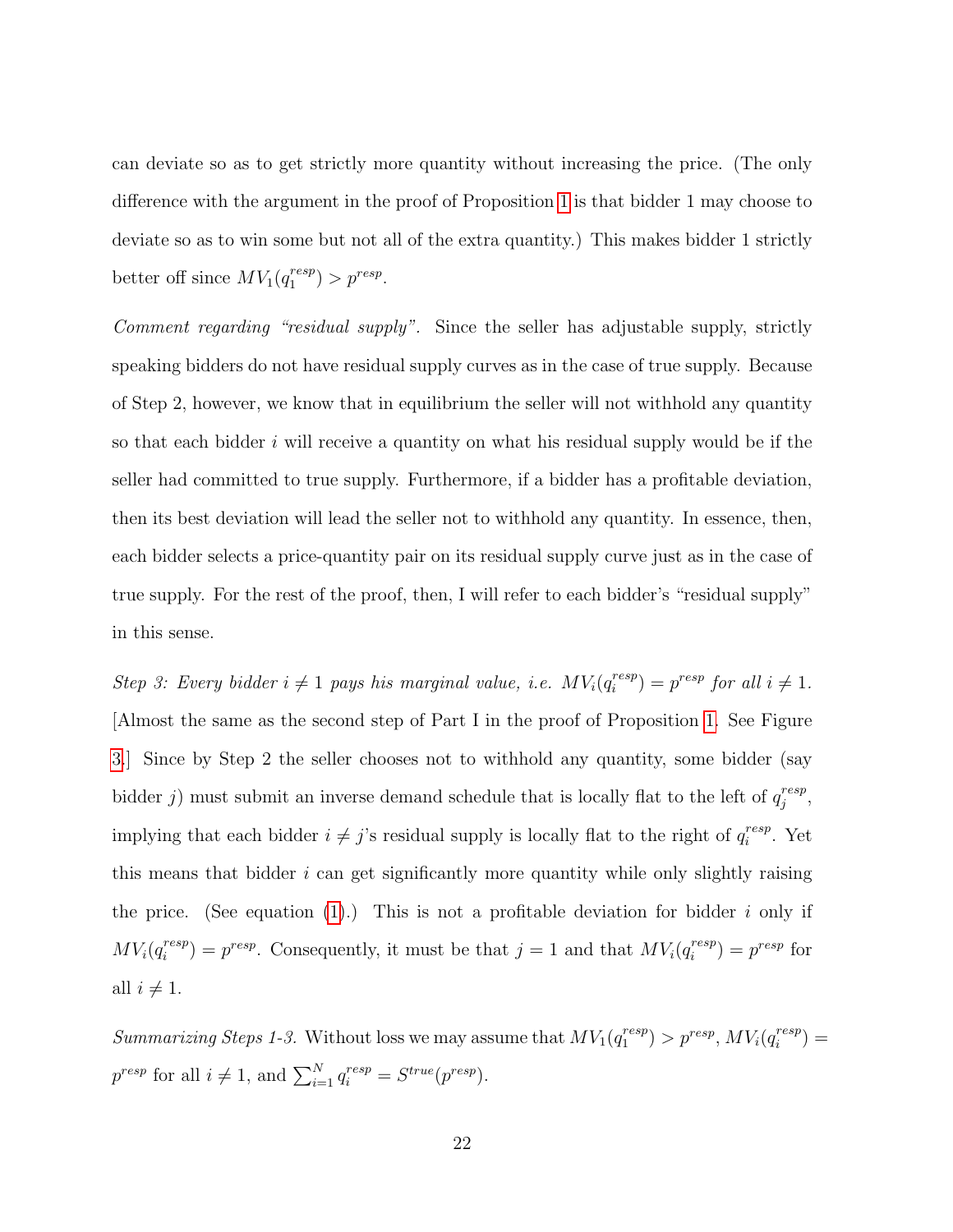Step 4: Bidder 1 must be rationed, i.e.  $D_1^-(p^{resp}) < q_1^{resp} < D_1^+(p^{resp})$ . If bidder 1 is not rationed, any other bidder  $i \neq 1$  can decrease the price by slightly reducing his quantity. This would be a profitable deviation since  $MV_i(q_i^{resp})$  $i^{resp}$  =  $p^{resp}$ . On the other hand, when bidder 1 is rationed, each other bidder must sacrifice a chunk of quantity before price is affected at all.

Step 5: Without loss, every bidder  $i \neq 1$  bids his true demand, i.e.  $D_i(p) = IMV_i(p)$  for all p. (Recall that IMV denotes inverse marginal values.) First,  $D_i(p) \leq INV_i(p)$  for all p since otherwise bidder i's strategy would be weakly dominated. Second,  $D_i(p^{resp}) =$  $IMV_i(p^{resp})$  since bidder i pays his marginal value. Third, by the logic surrounding equation [\(3\)](#page-15-0), bidders  $j \neq i$  are most deterred from deviating from their equilibrium strategies when bidder  $i$  bids for as much quantity as possible consistent with the previous two points, i.e.  $D_i(p) = IMV_i(p)$  for all p. Without loss, then, we may assume that every bidder  $i \neq 1$  bids his true demand.

Step 6: There is a unique equilibrium price and, up to permutation of the bidders, a unique equilibrium allocation. [See discussion surrounding Figure [6.](#page-17-1)] Step 5 specifies the equilibrium strategy of every bidder  $i \neq 1$ . This is enough to know that bidder 1's residual supply curve looks like Figure [6:](#page-17-1)

$$
RS_1(p) = S^{true}(p) - (N-1)IMV(p) = p - (N-1)\frac{1-p}{b}
$$

$$
= \frac{b+N-1}{b} \left(p - \frac{N-1}{b+N-1}\right)
$$

with inverse residual supply

$$
IRS_1(q_1) = \frac{b}{b+N-1} \left(q_1 + \frac{N-1}{b}\right)
$$

Since inverse residual supply has no kinks or discontinuities, bidder 1 must be indifferent to slightly raising or lowering its quantity from  $q_1^{resp}$  $i_1^{resp}$ . Bidder 1's marginal value is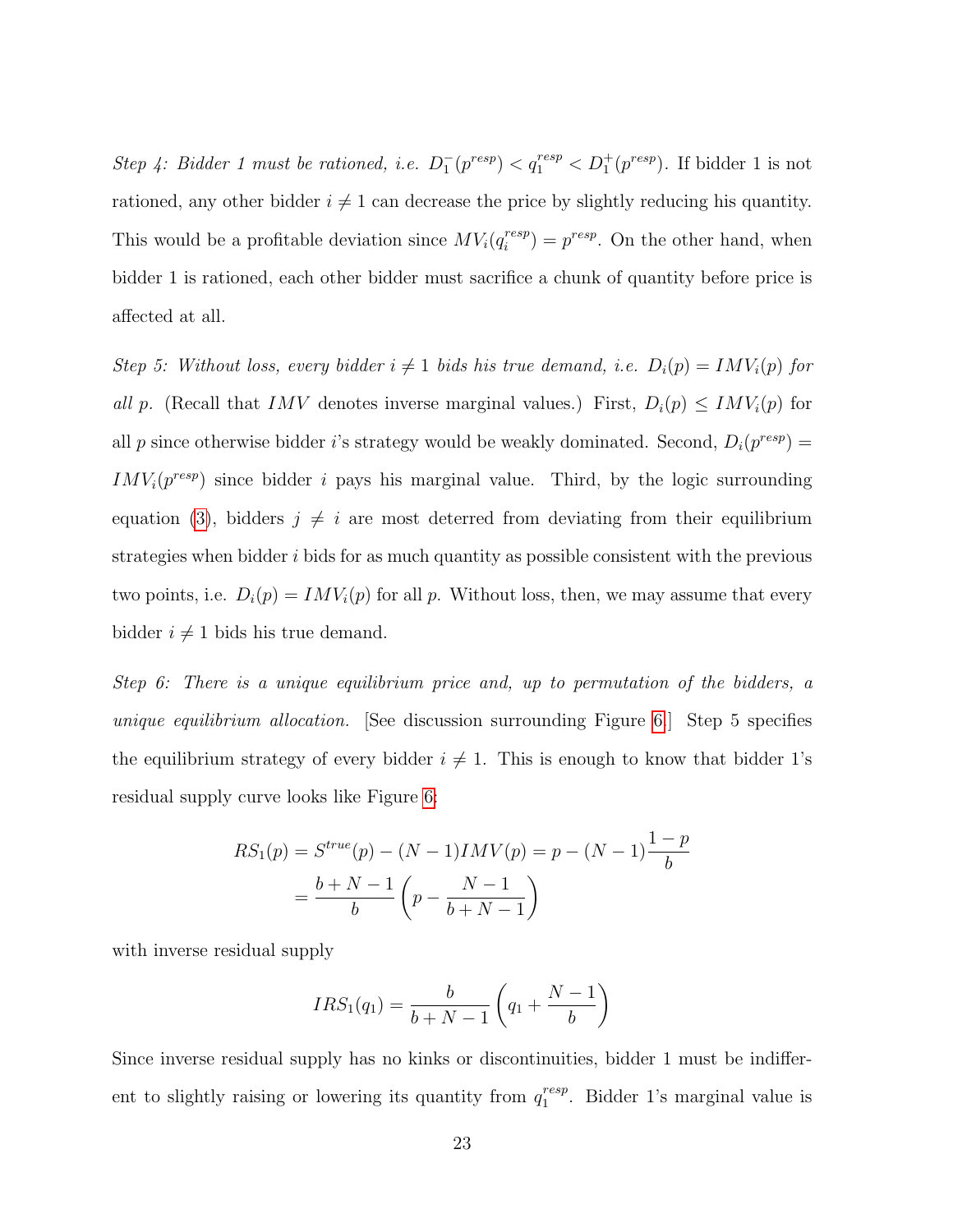$MV_1(q_1^{resp}$  $\binom{resp}{1}$  = 1 –  $bq_1^{resp}$  and his marginal expenditure is

$$
ME_1(q_1^{resp}) = IRS_1(q_1^{resp}) + q_1^{resp} \frac{dIRS_1}{dq_1}(q_1^{resp})
$$

$$
= \frac{2b}{b+N-1}q_1^{resp} + \frac{N-1}{b+N-1}
$$

Solving  $MV_1(q_1^{resp}$  $_1^{resp}$ ) =  $ME_1(q_1^{resp})$  $_1^{resp}$ ) then yields

<span id="page-23-0"></span>
$$
q_1^{resp} = \frac{1}{b+N+1} \tag{6}
$$

Since  $q_i^{resp} = 1 - bp^{resp}$  for all  $i \neq i$  by Step 5 and  $\sum_{i=1}^{N} q_i^{resp} = p^{resp}$  by Step 2, we get

<span id="page-23-1"></span>
$$
q_i^{resp} = \frac{b+N}{(b+N)^2 - 1} \text{ for all } i \neq 1 \text{ and } p^{resp} = \frac{N(b+N) - 1}{(b+N)^2 - 1}
$$
 (7)

Step 7: Bidders  $i \neq 1$  prefer not to deviate. [See discussion surrounding Figure [5.](#page-16-0)] So far we have shown that there is a unique price and allocation consistent with the requirements of equilibrium, in particular that bidder 1 not prefer to deviate. It remains to check, however, whether other bidders (say bidder 2) may prefer to deviate. For this purpose, suppose that bidder 1 makes the following bid in equilibrium:

$$
ID_1(q_1; b) = p^{resp}
$$
 for all  $q_1 < q_1^{resp} = MV_i(q_i; b) = 1 - bq_i$  for all  $q_i \ge q_i^{resp}$ 

(Bidder 1 can not submit inverse demand having a discontinuity as in the case of true supply since the seller will then choose to withhold some quantity.) Then bidder 2 faces residual supply as traced by  $\times$ 's in Figure [7.](#page-24-0) Clearly, bidder 2 does not want to get more quantity than  $q_2^{resp}$  $_2^{resp}$  since  $MV_2(q_2^{resp})$  $\binom{resp}{2} = p^{resp}$ . On the other hand, by our previous analysis of bidder 1, the best point on bidder 2's residual supply over the range of lower quantities is  $\tilde{q} = q_1^{resp}$  $_1^{resp}$  at price  $p^{resp}$ . (Bidder 1's residual supply coincides with that of bidder 2 for quantities up to  $q_1^{resp}$ <sup>resp</sup>.) Clearly, bidder 2 is better off getting  $q_2^{resp} > q_1^{resp}$  at that price.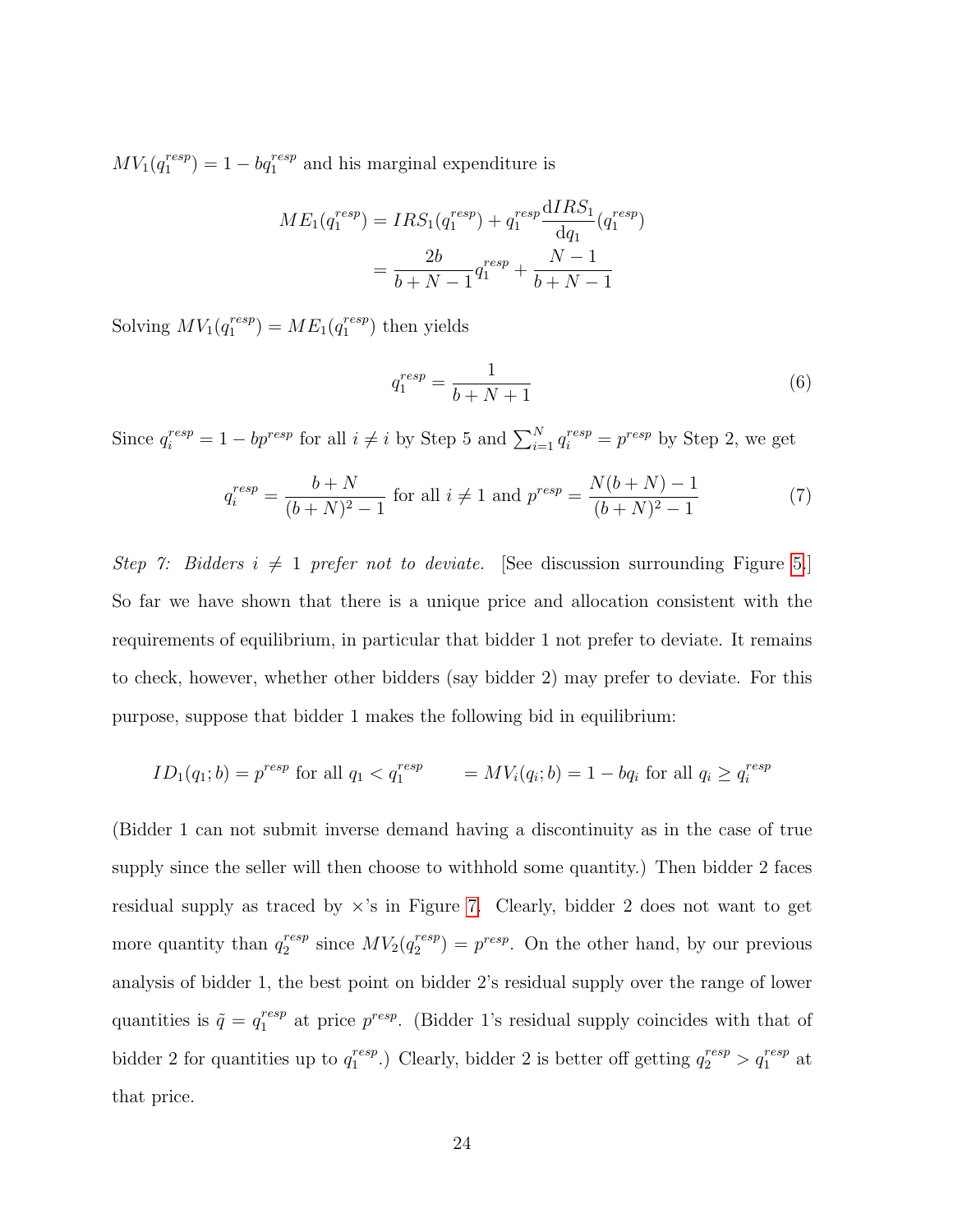

<span id="page-24-0"></span>Figure 7: "Residual supply curves" of bidder 1 and of all other bidders (say bidder 2) in equilibrium given adjustable supply.

This completes the proof:  $(p^{resp}, q^{resp})$  as specified in equations  $(6,7)$  $(6,7)$  is an equilibrium outcome. Furthermore, all equilibria lead to the same price and allocation up to permutation of the bidders.

Return to the example  $(N = 2, b = 1)$ . When  $N = 2$  and  $b = 1, q_1^{resp} = \frac{1}{4}$  $\frac{1}{4}$ ,  $q_2^{resp} = \frac{3}{8}$  $\frac{3}{8}$ , and  $p^{resp} = \frac{5}{8}$  $\frac{5}{8}$ . Bidder 1's residual supply is precisely that in Figure [6.](#page-17-1) Bidder 2's residual supply is a special case of that in Figure [7.](#page-24-0)  $\Box$ 

Example continued  $(N = 2, b = 1)$ . If the seller commits to true supply, subsequent bidding equilibria may lead to any price in [.5, .645]. If she commits to adjustable supply, however, she can guarantee price .625 in any subsequent bidding equilibrium. Clearly,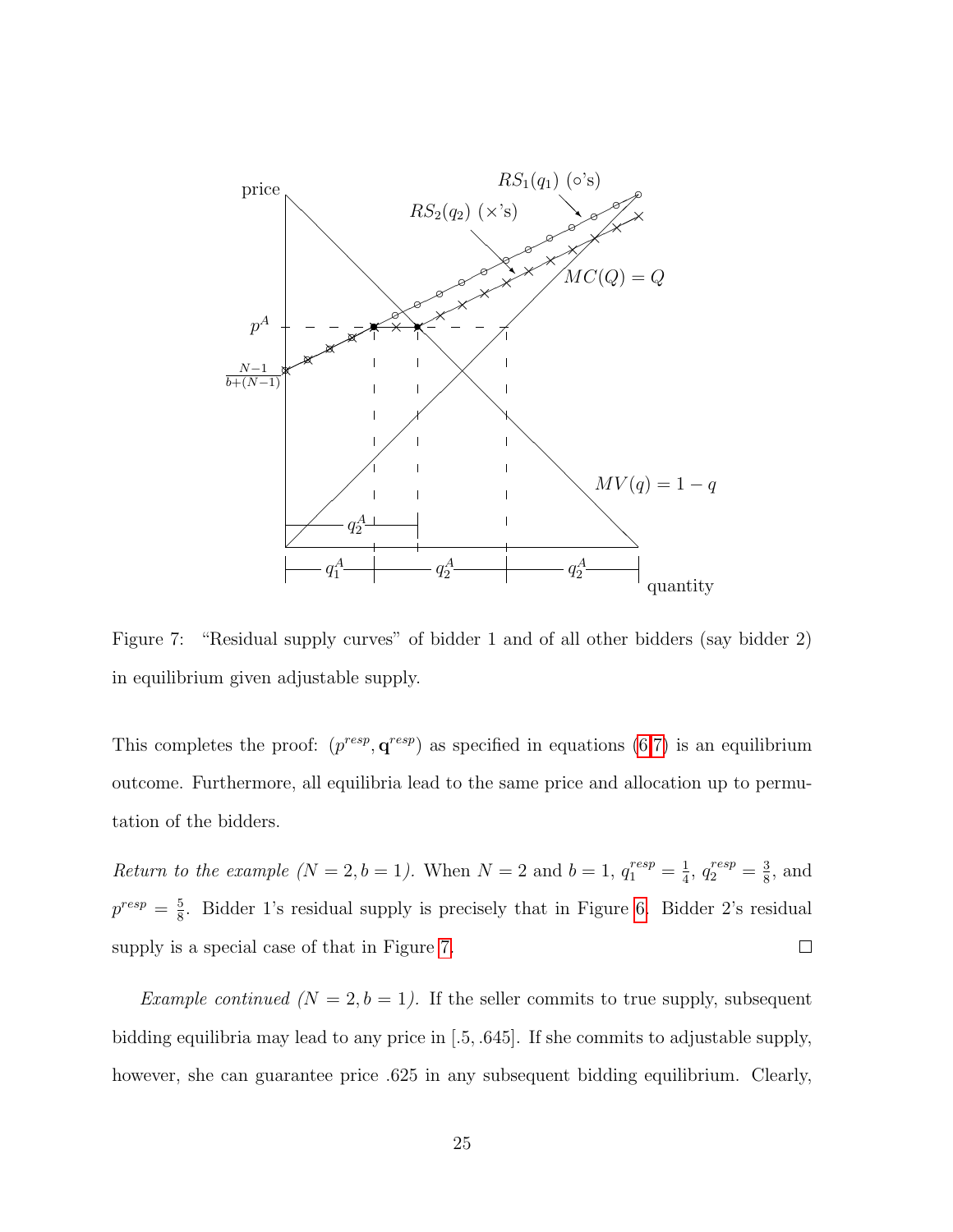

<span id="page-25-0"></span>Figure 8: Shaded line segment contains prices that can be achieved given true supply but not adjustable supply.  $\triangle$  is on order  $\frac{1}{N^3}$ .

then, there are two sorts of subgame perfect equilibria: (i) the seller commits to true supply and the price is relatively high  $(p \in [.625, .645])$ ; (ii) the seller commits to adjustable supply and, if it had committed to true supply, the price would have been relatively low  $(p \in [.5, .625]).$ 

#### 4.3 True supply vs. adjustable supply

The previous analysis shows that, given downward-sloping demand, we can not unambiguously rank true supply and adjustable supply. Which raises more revenue will depend on which bidding equilibrium bidders play given true supply. If bidders always play the highest-price (or lowest-price) equilibrium given true supply, then adjustable supply raises less (or more) revenue than true supply.

More generally, suppose that N bidders have marginal values of the form  $MV(q_i; a, b) =$  $a - bq_i$  where  $(a, b)$  is random and the seller has marginal costs  $MC(Q) = Q$ . Let  $p^{resp}(a, b, N)$  be the unique equilibrium price given adjustable supply which, we know, is on order  $\frac{1}{N^3}$  less than the Walrasian price  $p^W(a, b, N)$ . Let  $p^*(a, b, N)$  be an equilibrium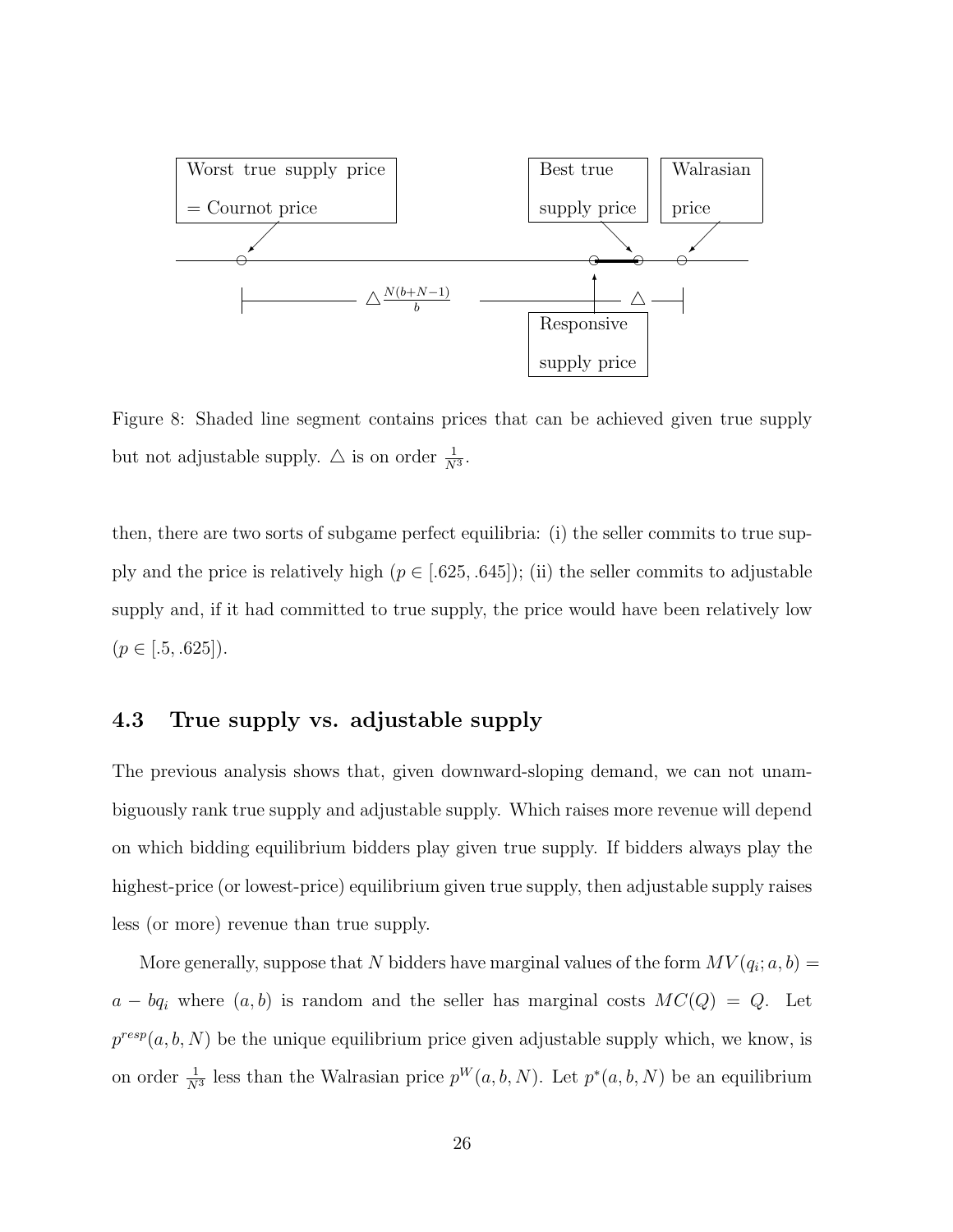price given true supply which we know can be as much as on order  $\frac{1}{N}$  below  $p^{W}(a, b, N)$ . Figure [8](#page-25-0) summarizes this information, contained in equations [\(2,](#page-13-1)[4](#page-19-0)[,5\)](#page-20-0).

This leads immediately to the observation that given numerous bidders the seller must strictly prefer adjustable supply unless bidding is close to being as competitive as possible given true supply:

**Proposition 2.** For sufficiently large  $N$ , the seller strictly prefers adjustable supply to true supply unless

$$
\Pr_{(a,b)}\left(\lim_{N\to\infty} N^3\left(p^*(a,b,N)-p^W(a,b,N)\right)=\infty\right)=0
$$

# <span id="page-26-0"></span>5 Related literature and concluding remarks

This paper adds the idea of adjustable supply to a various literature on ways to "change the game" of the uniform-price auction without throwing out the uniform-price rule. Given flat demand, adjustable supply eliminates all underpricing equilibria whereas given downward-sloping demand all equilibria must lead to prices on order  $\frac{1}{N^3}$  below the Walrasian price. The key reason why adjustable supply has this positive effect is that the seller holds out a carrot to the bidders that makes them bid aggressively on the margin. The seller's incentive to increase the quantity sold when announced demand is elastic leads bidders to submit more elastic bids. (See Figure [2,](#page-10-0) Figure [3,](#page-11-0) and the discussion surrounding them.)

Other papers have proposed quite different sorts of remedies. When practically feasible, these other ways of modifying the rules can also help sellers to avoid underpricing equilibria in uniform-price auctions. For example, Kremer and Nyborg (2004a) show given flat demand that all underpricing equilibria disappear when a total pro rata tiebreaking rule is used rather than the usual marginal pro rata rule. For example, suppose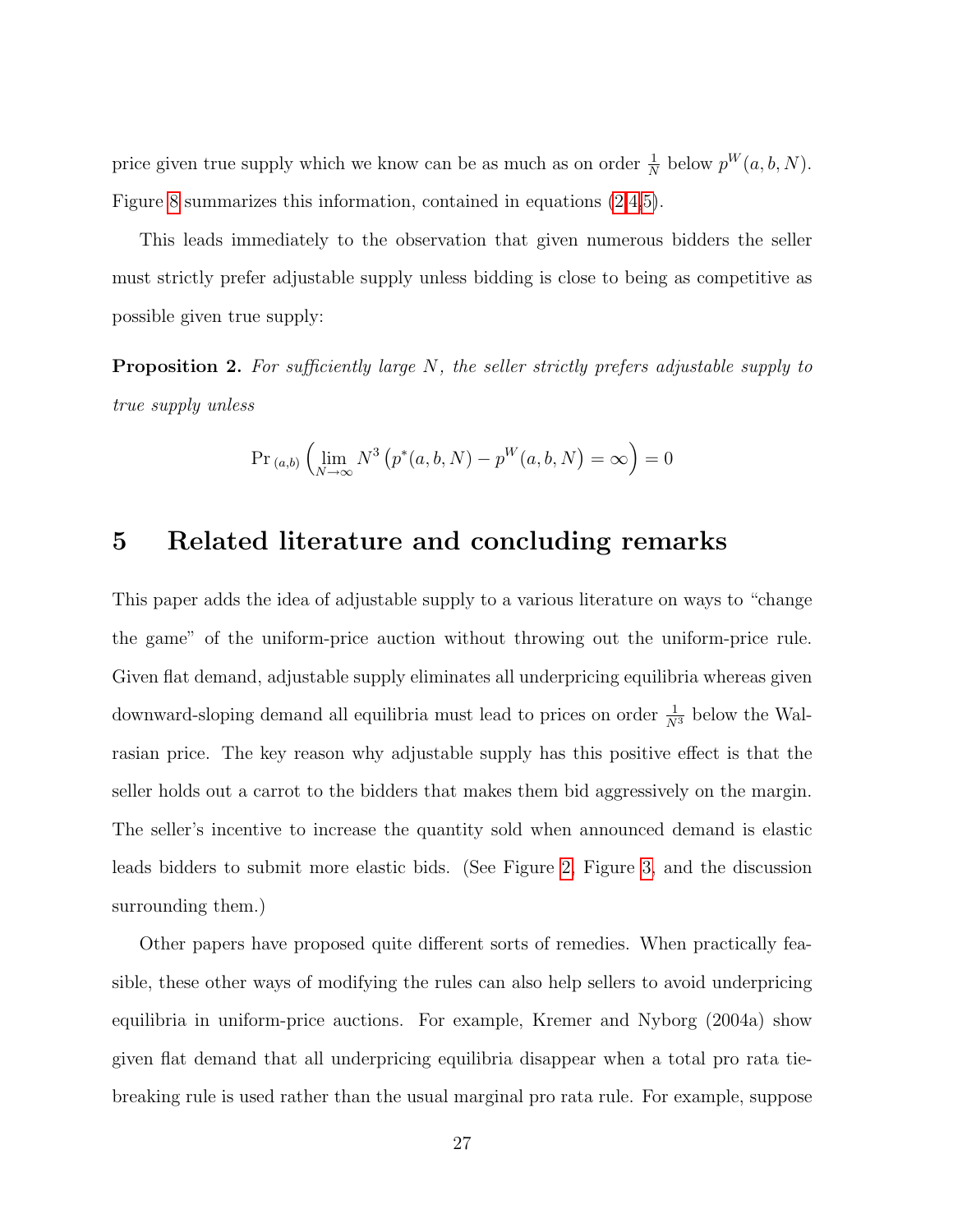that with two bidders and two hundred units being sold, bidder 1 bids \$20 for up to 100 units and \$0 for any more while bidder 2 bids \$10 for all 200. The market-clearing price is \$10 and bidders' total demand at \$10 is 100 units and 200 units respectively. Given the usual rule, price is \$10 and each bidder gets 100 units. Under Kremer and Nyborg (2004a)'s rule, price is \$10, bidder 1 gets 66.7 units, and bidder 2 gets 133.3 units, even though bidder 1 is willing to pay \$20 for units 66.7-100. McAdams (2002) also tweaks the rules to eliminate all underpricing equilibria. McAdams (2002) gives every bidder who is rationed a portion of a cash prize (or "discount"). Underpricing equilibria disappear no matter how small the discount is. To the best of my knowledge, however, no real-world sellers have or are considering implementing either of these sorts of rules.

In another creative and significant paper, Kremer and Nyborg (2004b) show that underpricing disappears when bidders are restricted to submitting bids that are stepfunctions when these steps may be at any price. More importantly, given discrete quantities and discrete prices, Kremer and Nyborg (2004b) show that the extent of underpricing can be made arbitrarily small when the price tick  $\Delta_P$  is sufficiently small and the quantity unit size  $\triangle_Q$  is sufficiently large. In particular, they show that equilibrium prices can be as low as  $v - \frac{\Delta_P}{\Delta_P}$  $\frac{\Delta_P}{\Delta_Q} \left( \frac{Q}{N-1} + 1 \right)$ . For fixed  $\Delta_P$ ,  $\Delta_Q$ , however, underpricing can still be on order  $\frac{1}{N}$ . By contrast, the present paper shows that with adjustable supply underpricing can be on order at most  $\frac{1}{N^3}$ . (This result does not depend crucially on the fact that quantities and prices are continuous nor, in the case of discrete prices and quantities, on the ratio of the price tick to the quantity size.)

Finally, a growing strand of the literature relaxes the assumption that there is a fixed quantity being sold. LiCalzi and Pavan (2005) permit the seller to commit to a supply curve different than true supply and is discussed at more length in Section [3.3.](#page-12-0) Back and Zender (2001) is perhaps the closest in spirit to the present paper. They assume that the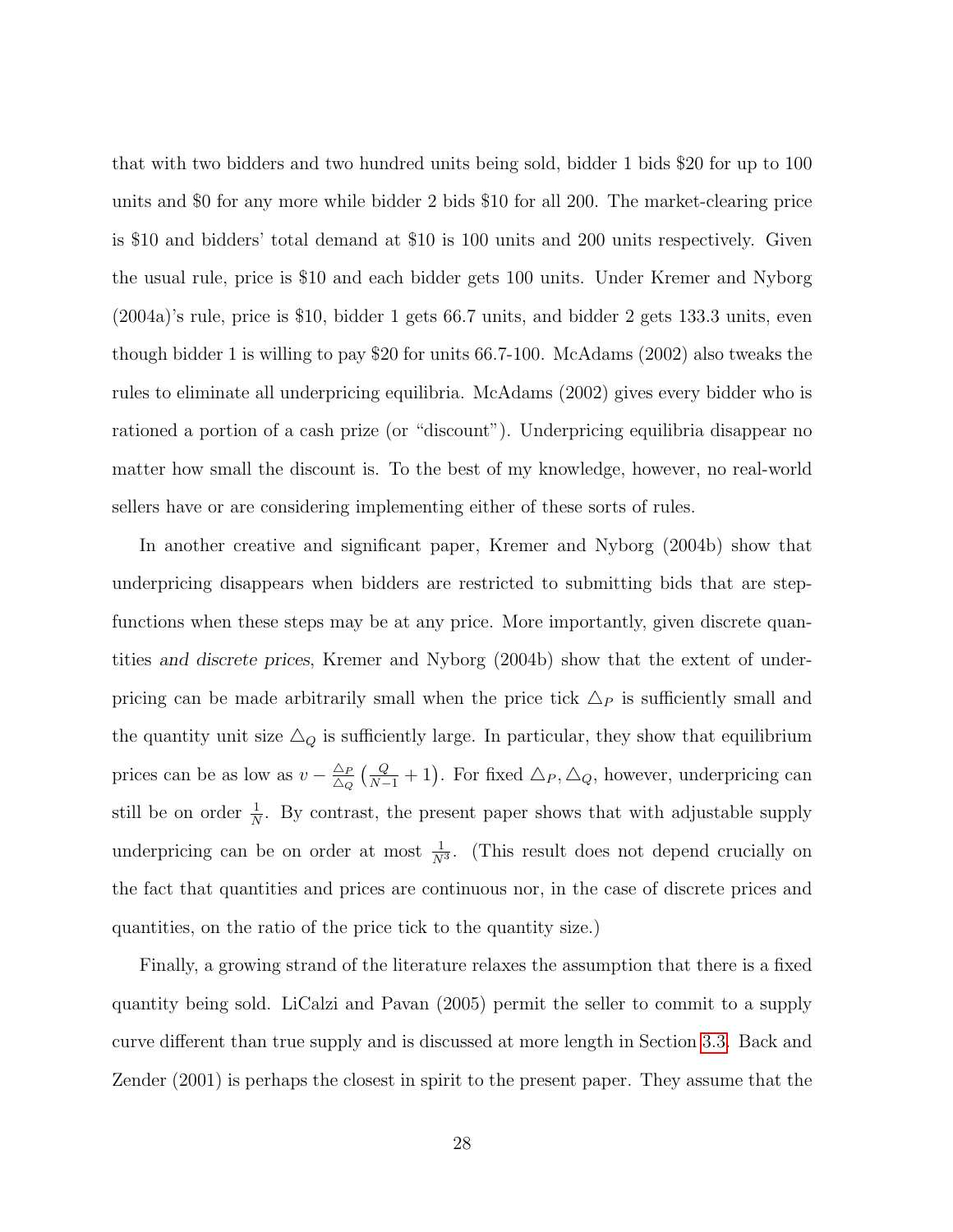seller commits to a "decreasable supply rule". That is to say, the seller commits to reduce the quantity supplied below a pre-specified maximum  $\overline{Q}$  if doing so will increase its ex post revenue given the bids. They find that decreasable supply reduces the extent of underpricing while not eliminating it. In particular, equilibrium prices given decreasable supply can still be on order  $\frac{1}{N}$  below the Walrasian price  $p^W$ . Responsive supply differs from decreasable supply in an important way: the seller must be able to increase as well as decrease the quantity sold. This is crucial because the ability to increase quantity is what provides the "carrot" to get bidders to compete more aggressively with each other. When there are discontinuities in the seller's marginal costs this carrot can lose its bite so that adjustable supply becomes more like decreasable supply.

# References

- Ausubel, L., and P. Cramton (1998): "Auctioning Securities," Working Paper (Maryland).
- BACK, K., AND J. ZENDER (1993): "Auctions of Divisible Goods: On the Rationale for the Treasury Experiment," Review of Financial Studies, 6, 733–764.
- (2001): "Auctions of Divisible Goods with Endogenous Supply," Economics Letters, 73(1), 29–34.
- BIAIS, B., AND A. M. FAUGERON-CROUZET (2002): "IPO Auctions: English, Dutch, ... French and Internet," Journal of Financial Intermediation, 11(1), 9–36.
- Bjonnes, G. H. (2001): "Bidder Behavior in Uniform Price Auctions: Evidence from Norwegian Treasury Bond Auctions," Working Paper (Norwegian School of Management).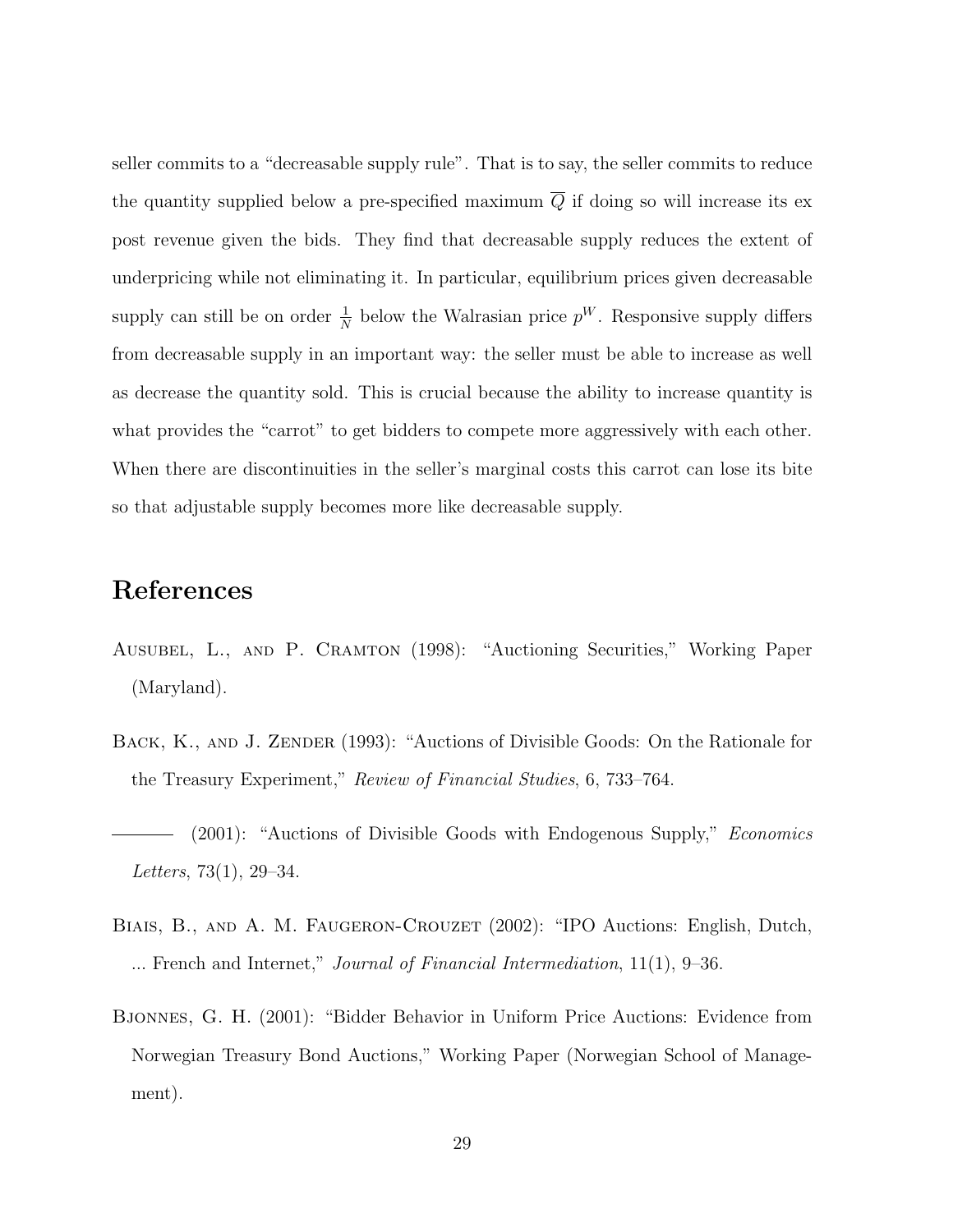- Bourjade, S. (2004): "Rationing as a Strategic Tool in Uniform Price Auctions," Working Paper (Toulouse).
- DAMIANOV, D. (2004): "Auctions with Endogenous Quantity and the Walrasian Outcome," mimeo (Heidelberg).
- Engelbrecht-Wiggans, R., and C. Kahn (1998): "Multi-Unit Auctions with Uniform Prices," Economic Theory, 12(2), 227–258.
- Goswami, G., T. Noe, and M. Rebello (1996): "Collusion in Uniform-Price Auction: Experimental Evidence and Implications for Treasury Auctions," Review of Financial Studies, 9(3), 757–785.
- Keloharju, M., K. Nyborg, and K. Rydqvist (2004): "Strategic Behavior and Underpricing in Uniform Price Auctions," Journal of Finance, 60(4), 18–65.
- Klemperer, P., and M. Meyer (1989): "Supply Function Equilibria in Oligopoly under Uncertainty," Econometrica, 57(6), 1243–1277.
- Kremer, I., and N. Nyborg (2004a): "Divisible-Good Auctions: The Role of Allocation Rules," RAND Journal of Economics, 35(1), 147–159.

- LENGWILER, Y. (1999): "The Multiple Unit Auction with Variable Supply," *Economic* Theory, 14, 373–392.
- LICALZI, M., AND A. PAVAN (2005): "Tilting the Supply Schedule to Enhance Competition in Uniform-Price Auctions," European Economic Review, 49(1), 227–250.

<sup>(2004</sup>b): "Underpricing and Market Power in Uniform Price Auctions," Review of Financial Studies, 17(3), 849–877.